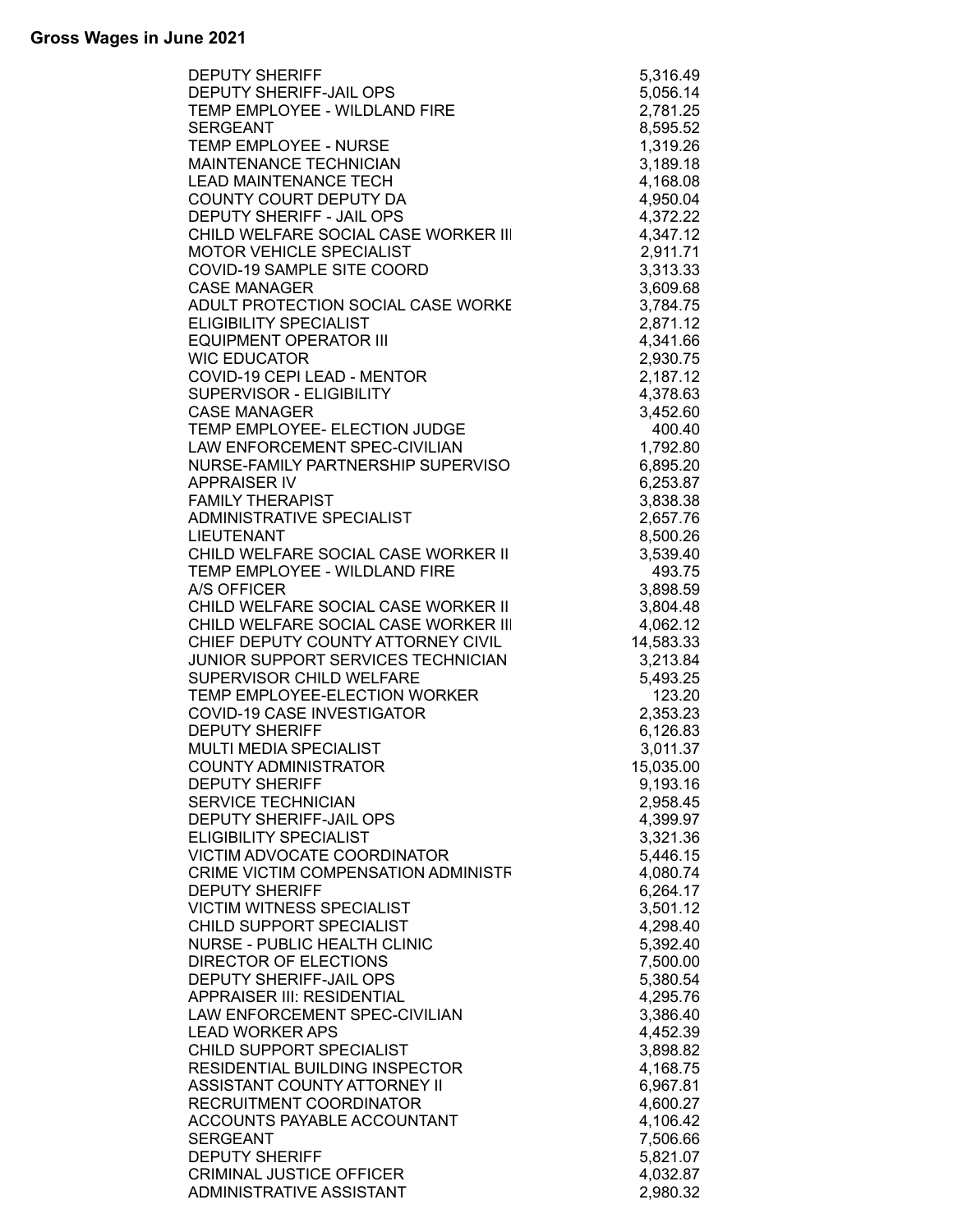| <b>LAW ENFORCEMENT SPEC</b>                | 3,866.25  |
|--------------------------------------------|-----------|
| <b>ELIGIBILITY SPECIALIST</b>              | 2,871.12  |
| ADMINISTRATIVE ASSISTANT                   | 3,002.16  |
| <b>EQUIPMENT OPERATOR II</b>               | 3,010.08  |
| <b>RECORDING SPECIALIST</b>                | 3,227.29  |
| CHIEF BUILDING OFFICIAL                    | 8,248.93  |
| <b>SERGEANT</b>                            | 8,446.07  |
| ELIGIBILITY SPECIALIST                     | 3,368.40  |
|                                            |           |
| LAW ENFORCEMENT SPEC                       | 3,883.21  |
| <b>CASE MANAGER</b>                        | 3,609.68  |
| <b>LAB TECHNICIAN - CJSD</b>               | 3,655.68  |
| CHILD WELFARE SOCIAL CASE WORKER I         | 3,556.66  |
| NURSE - CHILDCARE CONSULTANT               | 4,985.30  |
| JUNIOR SUPPORT SERVICES TECHNICIAN         | 2,871.12  |
| <b>LEAD SHOP TECHNICIAN</b>                | 4,994.07  |
| CHILD CARE SPECIALIST                      | 3,255.87  |
| SUPPORT SUPERVISOR                         | 4,879.45  |
| MEDICAL ASSISTANT - CLINIC                 | 2,820.40  |
| DEPUTY SHERIFF-JAIL OPS                    | 5,569.04  |
| RESIDENTIAL BUILDING INSPECTOR             | 4,341.21  |
| <b>EQUIPMENT OPERATOR II</b>               | 2,950.40  |
| <b>GVT BUS STOP MAINTENANCE TECHNICIAL</b> | 2,352.00  |
| <b>ACCOUNTANT</b>                          | 3,803.38  |
| DIRECTOR OF DIVERSION                      |           |
|                                            | 6,535.00  |
| <b>MOTOR VEHICLE SPECIALIST</b>            | 2,896.76  |
| ADMINISTRATIVE ASSISTANT                   | 3,002.16  |
| <b>ROAD SUPERVISOR</b>                     | 8,264.42  |
| <b>PLANS EXAMINER</b>                      | 5,885.04  |
| LAW ENFORCEMENT SPEC CIVILIAN              | 3,466.08  |
| SR EARLY CHILDHOOD SPECIALIST              | 5,235.00  |
| <b>ELIGIBILITY SPECIALIST</b>              | 3,394.74  |
| <b>CJSD CASE MANAGER I</b>                 | 4,471.89  |
|                                            |           |
| <b>DEPUTY SHERIFF</b>                      | 7,534.92  |
| PARALEGAL                                  | 3,447.36  |
| <b>DEPUTY SHERIFF</b>                      | 10,163.45 |
| <b>DEPUTY SHERIFF</b>                      | 7,733.12  |
| CHILD WELFARE SOCIAL CASE WORKER III       |           |
|                                            | 4,371.66  |
| <b>DEPUTY SHERIFF-JAIL OPS</b>             | 4,611.57  |
| CHILD WELFARE SOCIAL CASE WORKER I         | 3,556.66  |
| ELIGIBILITY SPECIALIST                     | 2,882.88  |
| <b>CONSUMER PROTECTION MANAGER</b>         | 6,326.54  |
| <b>STAFF ENGINEER</b>                      | 6,482.71  |
| CHILD WELFARE SOCIAL CASE WORKER III       | 4,533.74  |
| <b>DEPUTY SHERIFF</b>                      | 6,167.95  |
| TEMP RECORDING SPECIALIST                  | 2,597.68  |
| <b>SERGEANT</b>                            | 7,513.63  |
| SERVICE TECHNICIAN                         | 3,643.54  |
| DISTRICT COURT DEPUTY DA                   | 5,777.01  |
| <b>DEPUTY SHERIFF-JAIL OPS</b>             | 6,379.15  |
| ELIGIBILITY SPECIALIST                     | 3,321.40  |
| ADMINISTRATIVE ASSISTANT                   | 3,537.60  |
| LAW ENFORCEMENT SPEC-CIVILIAN              | 1,593.60  |
| <b>WEB ADMINISTRATOR</b>                   | 6,324.04  |
| JUNIOR SUPPORT SERVICES TECHNICIAN         | 2,971.92  |
| A/S OFFICER                                | 3,533.68  |
| <b>BUILDING INSPECTOR SUPERVISOR</b>       | 6,245.20  |
| <b>DEPUTY SHERIFF-JAIL OPS</b>             | 5,093.83  |
| <b>SERGEANT</b>                            | 8,763.98  |
| <b>ACCOUNTANT</b>                          | 3,148.33  |
| <b>INVESTIGATOR-SHERIFF</b>                | 7,612.57  |
| SR. ENGINEER - TRANSPORTATION PLANN        | 7,708.84  |
| CHILD WELFARE SOCIAL CASE WORKER III       | 4,157.12  |
| <b>SERGEANT</b>                            | 8,275.26  |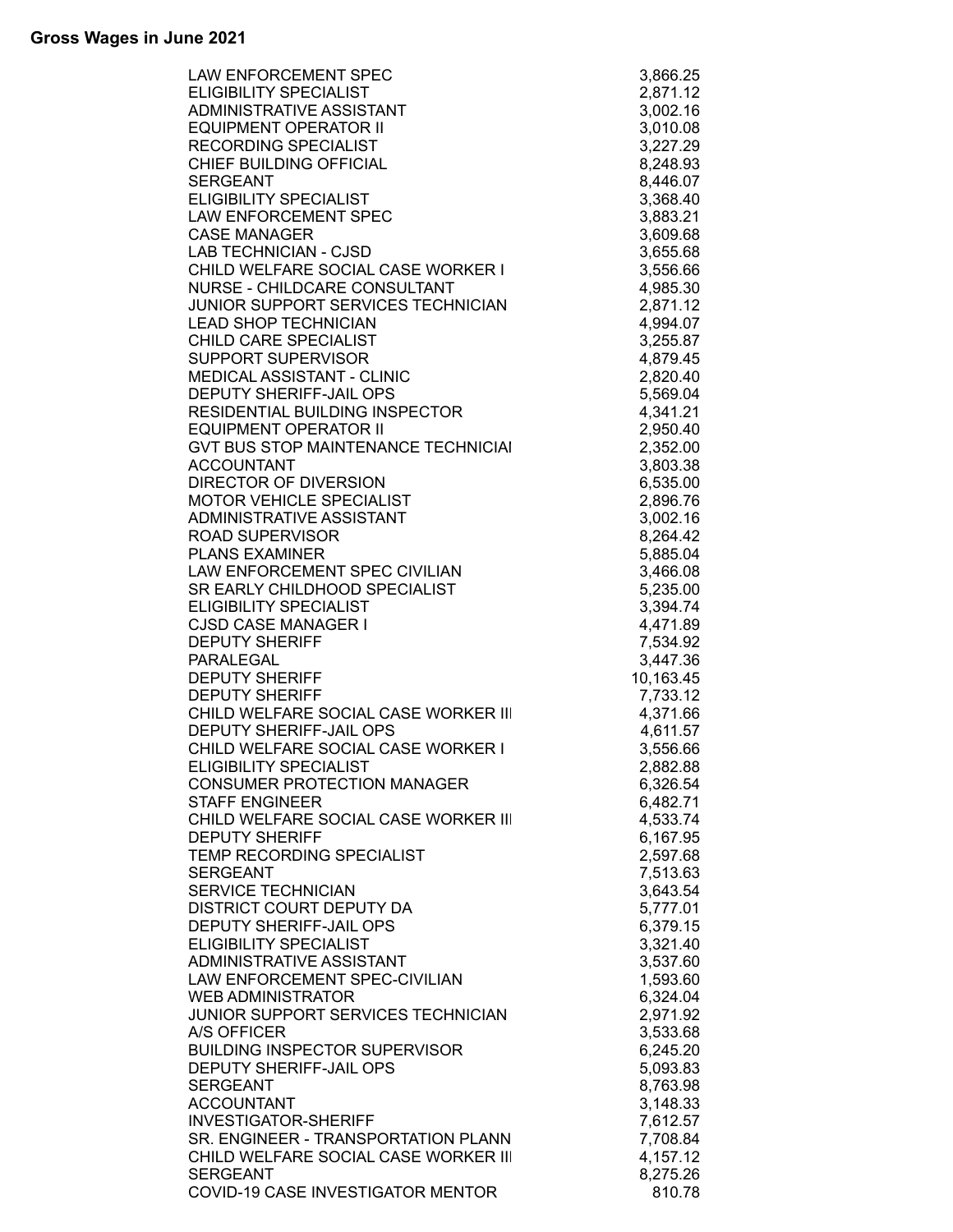| COUNTY COURT DEPUTY DA                                   | 4,985.04             |
|----------------------------------------------------------|----------------------|
| <b>DEPUTY SHERIFF</b>                                    | 7,049.09             |
| <b>EMPLOYMENT SPECIALIST</b>                             | 1,593.54             |
| <b>MOBILITY MANAGER</b>                                  | 4,438.85             |
| <b>RTPO MANAGER</b>                                      | 8,173.70             |
| <b>ELIGIBILITY SPECIALIST</b>                            | 3,144.96             |
| <b>FLEET SUPERVISOR</b>                                  | 7,021.45             |
| SUPPORT SPECIALIST                                       | 4,058.88             |
|                                                          |                      |
| <b>ELIGIBILITY SPECIALIST</b>                            | 3,148.32             |
| ELECTIONS MANAGER - BACK OFFICE                          | 4,469.92             |
| <b>ELIGIBILITY SPECIALIST</b>                            | 920.64               |
| <b>ASSESSOR</b>                                          | 7,723.42             |
| <b>SERVICE TECHNICIAN</b>                                | 3,049.20             |
| <b>SHIFT SUPERVISOR</b>                                  | 4,281.46             |
| SUPERVISOR CHILD WELFARE                                 | 5,612.16             |
| MANAGER-CJSD                                             | 5,631.60             |
| MANAGER-CJSD                                             | 5,588.99             |
| ADMINISTRATIVE SUPPORT MANAGER                           | 4,579.47             |
| CAREER DEVELOPMENT SUPERVISOR WIC                        | 5,100.00             |
| <b>DEPUTY SHERIFF</b>                                    | 6,154.45             |
| <b>ROW AGENT</b>                                         | 5,474.91             |
| <b>INVESTIGATOR-SHERIFF</b>                              | 6,487.41             |
| SUPERVISOR - ELIGIBILITY                                 | 4,743.80             |
| <b>DISEASE SURVEILLANCE &amp; EMERGENCY R</b>            |                      |
|                                                          | 4,324.91             |
| SR BUILDING INSPECTOR                                    | 5,697.11             |
| <b>PLANS EXAMINER</b>                                    | 5,643.00             |
| CHILD CARE SPECIALIST                                    | 3,304.56             |
| <b>COMMUNICATION SPECIALIST</b>                          | 3,841.25             |
| DEPUTY SHERIFF-JAIL OPS                                  | 4,372.22             |
| CHILD WELFARE SOCIAL CASE WORKER II                      | 3,609.48             |
| CHILD SUPPORT SPECIALIST                                 | 375.12               |
| ADMINISTRATIVE SPECIALIST-DA                             | 2,703.12             |
| <b>SERGEANT</b>                                          | 8,019.06             |
| <b>SERGEANT</b>                                          | 7,762.86             |
| <b>MOTOR VEHICLE SPECIALIST</b>                          | 2,871.12             |
| ASSOCIATE SUPPORT SERVICES TECHNIC                       | 3,946.33             |
| <b>CRIMINAL JUSTICE OFFICER</b>                          | 3,761.95             |
| <b>DEPUTY SHERIFF</b>                                    | 5,833.73             |
| <b>PLANS EXAMINER</b>                                    | 1,518.44             |
| EVIDENCE TECHNICIAN                                      | 3,880.80             |
| CHIEF DEPUTY TREASURER & PUBLIC TRU                      | 6,541.93             |
| DISTRICT COURT DEPUTY DA                                 | 4,950.04             |
| NURSE - NURSE FAMILY PARTNERSHIP                         | 5,304.00             |
| TEMP EMPLOYEE - COVID                                    | 2,950.00             |
| CHILD WELFARE SOCIAL CASE WORKER III                     | 4,791.66             |
| <b>DEPUTY SHERIFF</b>                                    |                      |
|                                                          | 5,783.09             |
| SR. INVESTIGATOR - DA                                    | 5,489.60             |
| SR MAINTENANCE TECHNICIAN                                | 4,085.64             |
| <b>COVID-19 CASE NAVIGATOR</b>                           | 2,499.00             |
| <b>FAMILY COACH</b>                                      | 3,348.24             |
| <b>EQUIPMENT OPERATOR II</b>                             | 2,950.40             |
| <b>ELIGIBILITY SPECIALIST</b>                            |                      |
| EMPLOYMENT SPECIALIST - JOB PROFILEI                     | 3,242.58             |
|                                                          | 4,011.93             |
| <b>EQUIPMENT OPERATOR II</b>                             | 3,457.84             |
| LAW ENFORCEMENT SPEC-CIVILIAN                            | 3,187.20             |
| <b>FAIRGROUNDS MANAGER</b>                               | 4,950.04             |
| CASE MANAGER/CASE SERVICES AIDE                          | 3,318.00             |
| <b>ACCOUNTING TECHNICIAN</b>                             | 3,099.60             |
| A/S OFFICER                                              | 3,454.01             |
| SR MAINTENANCE TECHNICIAN                                | 3,701.12             |
|                                                          |                      |
| <b>EQUIPMENT OPERATOR II</b>                             | 3,055.20             |
| CHILD CARE SPECIALIST<br>COVID-19 LEAD CASE INVESTIGATOR | 3,239.04<br>2,240.00 |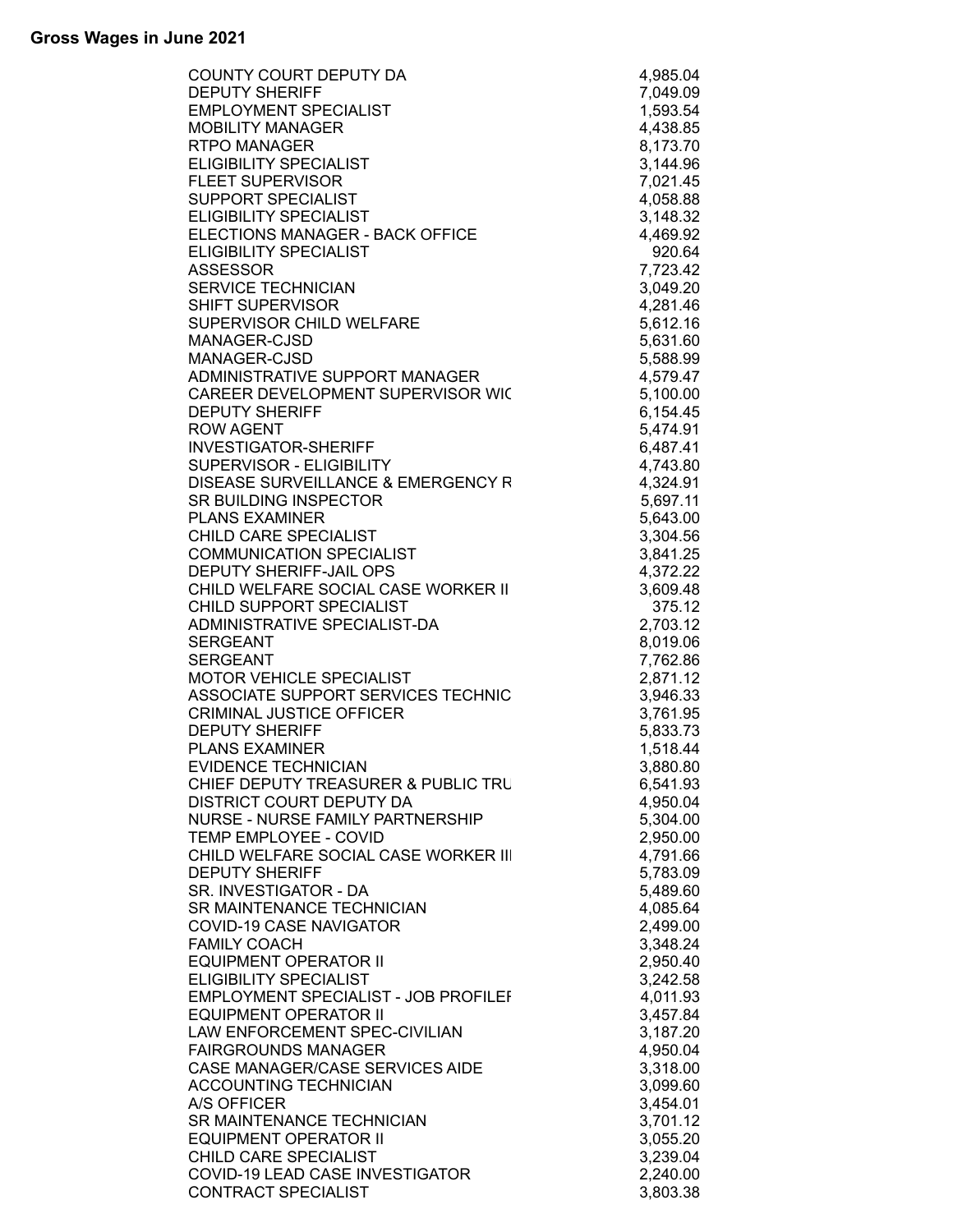| RVISOR<br>- RESOURCE<br>FIRE<br>WELFARE<br>: WORKER I<br>:<br>WORKER I<br>CORD<br>DALIST<br>CIALIST<br><b>MOTOR VEHICLE SPECIALIST</b><br>2,875.39<br>ADMINISTRATIVE SPECIALIST - RESOURCE<br>2,657.76<br>TEMP EMPLOYEE - WILDLAND FIRE<br>1,581.25<br>SOCIAL RESEARCHER - CHILD WELFARE<br>4,452.41<br>CHILD SUPPORT SPECIALIST<br>3,542.57<br>3,207.12<br>CHILD WELFARE SOCIAL CASE WORKER II<br>5,073.06<br>CHILD SUPPORT SPECIALIST<br>4,235.40<br>2,198.02<br>4,142.67<br>3,650.66<br>5,523.53<br>7,442.61<br>3,207.28<br>CHILD SUPPORT SPECIALIST<br>3,898.80<br>4,850.93<br>3,512.88<br>4,933.01<br>5,948.75<br>4,492.80<br>3,458.40<br><b>CJSD CASE MANAGER I</b><br>3,578.24<br>3,244.50<br>TEMP - MOTOR VEHICLE SPECIALIST<br>786.14<br>3,780.80<br>3,082.82<br><b>HR TECHNICIAN</b><br>3,904.32<br><b>CREW MANAGER</b><br>4,067.00<br><b>DEPUTY SHERIFF</b><br>6,340.13<br>ENVIRONMENTAL HEALTH SPECIALIST<br>5,163.92<br>OFFICE ADMINISTRATOR<br>4,397.17<br><b>DISTRICT COURT DDA II</b><br>6,239.23<br>SUPERVISOR CLINICAL<br>5,385.00<br><b>BUSINESS SYSTEMS ANALYST</b><br>5,067.24<br>FRAUD INVESTIGATOR - DHS<br>3,690.00<br>LAW ENFORCEMENT SPEC<br>1,732.81<br>DEPUTY SHERIFF - JAIL OPS<br>4,270.50<br>DIRECTOR - COMMUNITY CORRECTIONS<br>7,665.52<br>CHILD WELFARE SOCIAL CASE WORKER III<br>4,162.79<br>TEMP EMPLOYEE - DA<br>576.55<br>FLEET MAINT R&D TECH II<br>3,980.34<br><b>ELIGIBILITY SPECIALIST</b><br>3,849.61<br><b>CRIMINAL JUSTICE OFFICER</b><br>3,351.15<br><b>MOTOR VEHICLE SPECIALIST</b><br>3,702.94<br>LAW ENFORCEMENT SPEC-CIVILIAN<br>3,556.40<br>PROFESSIONAL DEVELOPMENT COACH<br>4,455.86<br>EXECUTIVE ADMINISTRATION MANAGER<br>5,408.23<br>DEPUTY SHERIFF-JAIL OPS<br>4,455.50<br>CHILD SUPPORT SPECIALIST<br>3,398.67<br>LAW ENFORCEMENT SPEC-CIVILIAN<br>3,187.20<br><b>WIC EDUCATOR</b><br>2,689.51<br>FISCAL MANAGER - DA<br>5,579.75<br><b>ELECTION SPECIALIST</b><br>2,956.80<br>DEPUTY SHERIFF-JAIL OPS<br>5,568.99<br><b>CREW MANAGER</b><br>4,473.76<br>DEPUTY SHERIFF-JAIL OPS<br>5,662.18<br>DEPUTY SHERIFF-JAIL OPS<br>4,904.20<br><b>CRIMINAL JUSTICE OFFICER</b><br>4,031.54<br>COVID-19 CASE INVESTIGATOR<br>2,590.53<br>3,126.31<br>A/S TECHNICIAN<br>NETWORK ADMINISTRATOR<br>6,158.55<br>6,829.33 | <b>MOTOR VEHICLES SITE SUPERVISOR</b>   | 3,813.33 |
|-----------------------------------------------------------------------------------------------------------------------------------------------------------------------------------------------------------------------------------------------------------------------------------------------------------------------------------------------------------------------------------------------------------------------------------------------------------------------------------------------------------------------------------------------------------------------------------------------------------------------------------------------------------------------------------------------------------------------------------------------------------------------------------------------------------------------------------------------------------------------------------------------------------------------------------------------------------------------------------------------------------------------------------------------------------------------------------------------------------------------------------------------------------------------------------------------------------------------------------------------------------------------------------------------------------------------------------------------------------------------------------------------------------------------------------------------------------------------------------------------------------------------------------------------------------------------------------------------------------------------------------------------------------------------------------------------------------------------------------------------------------------------------------------------------------------------------------------------------------------------------------------------------------------------------------------------------------------------------------------------------------------------------------------------------------------------------------------------------------------------------------------------------------------------------------------------------------------------------------------------------------------------|-----------------------------------------|----------|
|                                                                                                                                                                                                                                                                                                                                                                                                                                                                                                                                                                                                                                                                                                                                                                                                                                                                                                                                                                                                                                                                                                                                                                                                                                                                                                                                                                                                                                                                                                                                                                                                                                                                                                                                                                                                                                                                                                                                                                                                                                                                                                                                                                                                                                                                       | <b>DEPUTY SHERIFF-JAIL OPS</b>          | 5,510.11 |
|                                                                                                                                                                                                                                                                                                                                                                                                                                                                                                                                                                                                                                                                                                                                                                                                                                                                                                                                                                                                                                                                                                                                                                                                                                                                                                                                                                                                                                                                                                                                                                                                                                                                                                                                                                                                                                                                                                                                                                                                                                                                                                                                                                                                                                                                       |                                         |          |
|                                                                                                                                                                                                                                                                                                                                                                                                                                                                                                                                                                                                                                                                                                                                                                                                                                                                                                                                                                                                                                                                                                                                                                                                                                                                                                                                                                                                                                                                                                                                                                                                                                                                                                                                                                                                                                                                                                                                                                                                                                                                                                                                                                                                                                                                       |                                         |          |
|                                                                                                                                                                                                                                                                                                                                                                                                                                                                                                                                                                                                                                                                                                                                                                                                                                                                                                                                                                                                                                                                                                                                                                                                                                                                                                                                                                                                                                                                                                                                                                                                                                                                                                                                                                                                                                                                                                                                                                                                                                                                                                                                                                                                                                                                       |                                         |          |
|                                                                                                                                                                                                                                                                                                                                                                                                                                                                                                                                                                                                                                                                                                                                                                                                                                                                                                                                                                                                                                                                                                                                                                                                                                                                                                                                                                                                                                                                                                                                                                                                                                                                                                                                                                                                                                                                                                                                                                                                                                                                                                                                                                                                                                                                       |                                         |          |
|                                                                                                                                                                                                                                                                                                                                                                                                                                                                                                                                                                                                                                                                                                                                                                                                                                                                                                                                                                                                                                                                                                                                                                                                                                                                                                                                                                                                                                                                                                                                                                                                                                                                                                                                                                                                                                                                                                                                                                                                                                                                                                                                                                                                                                                                       |                                         |          |
|                                                                                                                                                                                                                                                                                                                                                                                                                                                                                                                                                                                                                                                                                                                                                                                                                                                                                                                                                                                                                                                                                                                                                                                                                                                                                                                                                                                                                                                                                                                                                                                                                                                                                                                                                                                                                                                                                                                                                                                                                                                                                                                                                                                                                                                                       | <b>ELIGIBILITY SPECIALIST</b>           |          |
|                                                                                                                                                                                                                                                                                                                                                                                                                                                                                                                                                                                                                                                                                                                                                                                                                                                                                                                                                                                                                                                                                                                                                                                                                                                                                                                                                                                                                                                                                                                                                                                                                                                                                                                                                                                                                                                                                                                                                                                                                                                                                                                                                                                                                                                                       |                                         |          |
|                                                                                                                                                                                                                                                                                                                                                                                                                                                                                                                                                                                                                                                                                                                                                                                                                                                                                                                                                                                                                                                                                                                                                                                                                                                                                                                                                                                                                                                                                                                                                                                                                                                                                                                                                                                                                                                                                                                                                                                                                                                                                                                                                                                                                                                                       |                                         |          |
|                                                                                                                                                                                                                                                                                                                                                                                                                                                                                                                                                                                                                                                                                                                                                                                                                                                                                                                                                                                                                                                                                                                                                                                                                                                                                                                                                                                                                                                                                                                                                                                                                                                                                                                                                                                                                                                                                                                                                                                                                                                                                                                                                                                                                                                                       | CHILD WELFARE SOCIAL CASE WORKER I      |          |
|                                                                                                                                                                                                                                                                                                                                                                                                                                                                                                                                                                                                                                                                                                                                                                                                                                                                                                                                                                                                                                                                                                                                                                                                                                                                                                                                                                                                                                                                                                                                                                                                                                                                                                                                                                                                                                                                                                                                                                                                                                                                                                                                                                                                                                                                       | <b>FAMILY THERAPIST</b>                 |          |
|                                                                                                                                                                                                                                                                                                                                                                                                                                                                                                                                                                                                                                                                                                                                                                                                                                                                                                                                                                                                                                                                                                                                                                                                                                                                                                                                                                                                                                                                                                                                                                                                                                                                                                                                                                                                                                                                                                                                                                                                                                                                                                                                                                                                                                                                       | <b>ELIGIBILITY SPECIALIST</b>           |          |
|                                                                                                                                                                                                                                                                                                                                                                                                                                                                                                                                                                                                                                                                                                                                                                                                                                                                                                                                                                                                                                                                                                                                                                                                                                                                                                                                                                                                                                                                                                                                                                                                                                                                                                                                                                                                                                                                                                                                                                                                                                                                                                                                                                                                                                                                       | MANAGER-CJSD                            |          |
|                                                                                                                                                                                                                                                                                                                                                                                                                                                                                                                                                                                                                                                                                                                                                                                                                                                                                                                                                                                                                                                                                                                                                                                                                                                                                                                                                                                                                                                                                                                                                                                                                                                                                                                                                                                                                                                                                                                                                                                                                                                                                                                                                                                                                                                                       | <b>SERGEANT</b>                         |          |
|                                                                                                                                                                                                                                                                                                                                                                                                                                                                                                                                                                                                                                                                                                                                                                                                                                                                                                                                                                                                                                                                                                                                                                                                                                                                                                                                                                                                                                                                                                                                                                                                                                                                                                                                                                                                                                                                                                                                                                                                                                                                                                                                                                                                                                                                       | LABORER/SPOTTER                         |          |
|                                                                                                                                                                                                                                                                                                                                                                                                                                                                                                                                                                                                                                                                                                                                                                                                                                                                                                                                                                                                                                                                                                                                                                                                                                                                                                                                                                                                                                                                                                                                                                                                                                                                                                                                                                                                                                                                                                                                                                                                                                                                                                                                                                                                                                                                       |                                         |          |
|                                                                                                                                                                                                                                                                                                                                                                                                                                                                                                                                                                                                                                                                                                                                                                                                                                                                                                                                                                                                                                                                                                                                                                                                                                                                                                                                                                                                                                                                                                                                                                                                                                                                                                                                                                                                                                                                                                                                                                                                                                                                                                                                                                                                                                                                       | <b>DEPUTY SHERIFF-JAIL OPS</b>          |          |
|                                                                                                                                                                                                                                                                                                                                                                                                                                                                                                                                                                                                                                                                                                                                                                                                                                                                                                                                                                                                                                                                                                                                                                                                                                                                                                                                                                                                                                                                                                                                                                                                                                                                                                                                                                                                                                                                                                                                                                                                                                                                                                                                                                                                                                                                       | <b>PARALEGAL</b>                        |          |
|                                                                                                                                                                                                                                                                                                                                                                                                                                                                                                                                                                                                                                                                                                                                                                                                                                                                                                                                                                                                                                                                                                                                                                                                                                                                                                                                                                                                                                                                                                                                                                                                                                                                                                                                                                                                                                                                                                                                                                                                                                                                                                                                                                                                                                                                       | DEPUTY SHERIFF - JAIL OPS               |          |
|                                                                                                                                                                                                                                                                                                                                                                                                                                                                                                                                                                                                                                                                                                                                                                                                                                                                                                                                                                                                                                                                                                                                                                                                                                                                                                                                                                                                                                                                                                                                                                                                                                                                                                                                                                                                                                                                                                                                                                                                                                                                                                                                                                                                                                                                       | <b>DEPUTY SHERIFF-JAIL OPS</b>          |          |
|                                                                                                                                                                                                                                                                                                                                                                                                                                                                                                                                                                                                                                                                                                                                                                                                                                                                                                                                                                                                                                                                                                                                                                                                                                                                                                                                                                                                                                                                                                                                                                                                                                                                                                                                                                                                                                                                                                                                                                                                                                                                                                                                                                                                                                                                       | <b>CREW MANAGER</b>                     |          |
|                                                                                                                                                                                                                                                                                                                                                                                                                                                                                                                                                                                                                                                                                                                                                                                                                                                                                                                                                                                                                                                                                                                                                                                                                                                                                                                                                                                                                                                                                                                                                                                                                                                                                                                                                                                                                                                                                                                                                                                                                                                                                                                                                                                                                                                                       | <b>PARALEGAL</b>                        |          |
|                                                                                                                                                                                                                                                                                                                                                                                                                                                                                                                                                                                                                                                                                                                                                                                                                                                                                                                                                                                                                                                                                                                                                                                                                                                                                                                                                                                                                                                                                                                                                                                                                                                                                                                                                                                                                                                                                                                                                                                                                                                                                                                                                                                                                                                                       |                                         |          |
|                                                                                                                                                                                                                                                                                                                                                                                                                                                                                                                                                                                                                                                                                                                                                                                                                                                                                                                                                                                                                                                                                                                                                                                                                                                                                                                                                                                                                                                                                                                                                                                                                                                                                                                                                                                                                                                                                                                                                                                                                                                                                                                                                                                                                                                                       | <b>WEED &amp; PEST MANAGEMENT COORD</b> |          |
|                                                                                                                                                                                                                                                                                                                                                                                                                                                                                                                                                                                                                                                                                                                                                                                                                                                                                                                                                                                                                                                                                                                                                                                                                                                                                                                                                                                                                                                                                                                                                                                                                                                                                                                                                                                                                                                                                                                                                                                                                                                                                                                                                                                                                                                                       |                                         |          |
|                                                                                                                                                                                                                                                                                                                                                                                                                                                                                                                                                                                                                                                                                                                                                                                                                                                                                                                                                                                                                                                                                                                                                                                                                                                                                                                                                                                                                                                                                                                                                                                                                                                                                                                                                                                                                                                                                                                                                                                                                                                                                                                                                                                                                                                                       | PARALEGAL                               |          |
|                                                                                                                                                                                                                                                                                                                                                                                                                                                                                                                                                                                                                                                                                                                                                                                                                                                                                                                                                                                                                                                                                                                                                                                                                                                                                                                                                                                                                                                                                                                                                                                                                                                                                                                                                                                                                                                                                                                                                                                                                                                                                                                                                                                                                                                                       | <b>RECORDING SPECIALIST</b>             |          |
|                                                                                                                                                                                                                                                                                                                                                                                                                                                                                                                                                                                                                                                                                                                                                                                                                                                                                                                                                                                                                                                                                                                                                                                                                                                                                                                                                                                                                                                                                                                                                                                                                                                                                                                                                                                                                                                                                                                                                                                                                                                                                                                                                                                                                                                                       |                                         |          |
|                                                                                                                                                                                                                                                                                                                                                                                                                                                                                                                                                                                                                                                                                                                                                                                                                                                                                                                                                                                                                                                                                                                                                                                                                                                                                                                                                                                                                                                                                                                                                                                                                                                                                                                                                                                                                                                                                                                                                                                                                                                                                                                                                                                                                                                                       |                                         |          |
|                                                                                                                                                                                                                                                                                                                                                                                                                                                                                                                                                                                                                                                                                                                                                                                                                                                                                                                                                                                                                                                                                                                                                                                                                                                                                                                                                                                                                                                                                                                                                                                                                                                                                                                                                                                                                                                                                                                                                                                                                                                                                                                                                                                                                                                                       |                                         |          |
|                                                                                                                                                                                                                                                                                                                                                                                                                                                                                                                                                                                                                                                                                                                                                                                                                                                                                                                                                                                                                                                                                                                                                                                                                                                                                                                                                                                                                                                                                                                                                                                                                                                                                                                                                                                                                                                                                                                                                                                                                                                                                                                                                                                                                                                                       |                                         |          |
|                                                                                                                                                                                                                                                                                                                                                                                                                                                                                                                                                                                                                                                                                                                                                                                                                                                                                                                                                                                                                                                                                                                                                                                                                                                                                                                                                                                                                                                                                                                                                                                                                                                                                                                                                                                                                                                                                                                                                                                                                                                                                                                                                                                                                                                                       |                                         |          |
|                                                                                                                                                                                                                                                                                                                                                                                                                                                                                                                                                                                                                                                                                                                                                                                                                                                                                                                                                                                                                                                                                                                                                                                                                                                                                                                                                                                                                                                                                                                                                                                                                                                                                                                                                                                                                                                                                                                                                                                                                                                                                                                                                                                                                                                                       |                                         |          |
|                                                                                                                                                                                                                                                                                                                                                                                                                                                                                                                                                                                                                                                                                                                                                                                                                                                                                                                                                                                                                                                                                                                                                                                                                                                                                                                                                                                                                                                                                                                                                                                                                                                                                                                                                                                                                                                                                                                                                                                                                                                                                                                                                                                                                                                                       |                                         |          |
|                                                                                                                                                                                                                                                                                                                                                                                                                                                                                                                                                                                                                                                                                                                                                                                                                                                                                                                                                                                                                                                                                                                                                                                                                                                                                                                                                                                                                                                                                                                                                                                                                                                                                                                                                                                                                                                                                                                                                                                                                                                                                                                                                                                                                                                                       |                                         |          |
|                                                                                                                                                                                                                                                                                                                                                                                                                                                                                                                                                                                                                                                                                                                                                                                                                                                                                                                                                                                                                                                                                                                                                                                                                                                                                                                                                                                                                                                                                                                                                                                                                                                                                                                                                                                                                                                                                                                                                                                                                                                                                                                                                                                                                                                                       |                                         |          |
|                                                                                                                                                                                                                                                                                                                                                                                                                                                                                                                                                                                                                                                                                                                                                                                                                                                                                                                                                                                                                                                                                                                                                                                                                                                                                                                                                                                                                                                                                                                                                                                                                                                                                                                                                                                                                                                                                                                                                                                                                                                                                                                                                                                                                                                                       |                                         |          |
|                                                                                                                                                                                                                                                                                                                                                                                                                                                                                                                                                                                                                                                                                                                                                                                                                                                                                                                                                                                                                                                                                                                                                                                                                                                                                                                                                                                                                                                                                                                                                                                                                                                                                                                                                                                                                                                                                                                                                                                                                                                                                                                                                                                                                                                                       |                                         |          |
|                                                                                                                                                                                                                                                                                                                                                                                                                                                                                                                                                                                                                                                                                                                                                                                                                                                                                                                                                                                                                                                                                                                                                                                                                                                                                                                                                                                                                                                                                                                                                                                                                                                                                                                                                                                                                                                                                                                                                                                                                                                                                                                                                                                                                                                                       |                                         |          |
|                                                                                                                                                                                                                                                                                                                                                                                                                                                                                                                                                                                                                                                                                                                                                                                                                                                                                                                                                                                                                                                                                                                                                                                                                                                                                                                                                                                                                                                                                                                                                                                                                                                                                                                                                                                                                                                                                                                                                                                                                                                                                                                                                                                                                                                                       |                                         |          |
|                                                                                                                                                                                                                                                                                                                                                                                                                                                                                                                                                                                                                                                                                                                                                                                                                                                                                                                                                                                                                                                                                                                                                                                                                                                                                                                                                                                                                                                                                                                                                                                                                                                                                                                                                                                                                                                                                                                                                                                                                                                                                                                                                                                                                                                                       |                                         |          |
|                                                                                                                                                                                                                                                                                                                                                                                                                                                                                                                                                                                                                                                                                                                                                                                                                                                                                                                                                                                                                                                                                                                                                                                                                                                                                                                                                                                                                                                                                                                                                                                                                                                                                                                                                                                                                                                                                                                                                                                                                                                                                                                                                                                                                                                                       |                                         |          |
|                                                                                                                                                                                                                                                                                                                                                                                                                                                                                                                                                                                                                                                                                                                                                                                                                                                                                                                                                                                                                                                                                                                                                                                                                                                                                                                                                                                                                                                                                                                                                                                                                                                                                                                                                                                                                                                                                                                                                                                                                                                                                                                                                                                                                                                                       |                                         |          |
|                                                                                                                                                                                                                                                                                                                                                                                                                                                                                                                                                                                                                                                                                                                                                                                                                                                                                                                                                                                                                                                                                                                                                                                                                                                                                                                                                                                                                                                                                                                                                                                                                                                                                                                                                                                                                                                                                                                                                                                                                                                                                                                                                                                                                                                                       |                                         |          |
|                                                                                                                                                                                                                                                                                                                                                                                                                                                                                                                                                                                                                                                                                                                                                                                                                                                                                                                                                                                                                                                                                                                                                                                                                                                                                                                                                                                                                                                                                                                                                                                                                                                                                                                                                                                                                                                                                                                                                                                                                                                                                                                                                                                                                                                                       |                                         |          |
|                                                                                                                                                                                                                                                                                                                                                                                                                                                                                                                                                                                                                                                                                                                                                                                                                                                                                                                                                                                                                                                                                                                                                                                                                                                                                                                                                                                                                                                                                                                                                                                                                                                                                                                                                                                                                                                                                                                                                                                                                                                                                                                                                                                                                                                                       |                                         |          |
|                                                                                                                                                                                                                                                                                                                                                                                                                                                                                                                                                                                                                                                                                                                                                                                                                                                                                                                                                                                                                                                                                                                                                                                                                                                                                                                                                                                                                                                                                                                                                                                                                                                                                                                                                                                                                                                                                                                                                                                                                                                                                                                                                                                                                                                                       |                                         |          |
|                                                                                                                                                                                                                                                                                                                                                                                                                                                                                                                                                                                                                                                                                                                                                                                                                                                                                                                                                                                                                                                                                                                                                                                                                                                                                                                                                                                                                                                                                                                                                                                                                                                                                                                                                                                                                                                                                                                                                                                                                                                                                                                                                                                                                                                                       |                                         |          |
|                                                                                                                                                                                                                                                                                                                                                                                                                                                                                                                                                                                                                                                                                                                                                                                                                                                                                                                                                                                                                                                                                                                                                                                                                                                                                                                                                                                                                                                                                                                                                                                                                                                                                                                                                                                                                                                                                                                                                                                                                                                                                                                                                                                                                                                                       |                                         |          |
|                                                                                                                                                                                                                                                                                                                                                                                                                                                                                                                                                                                                                                                                                                                                                                                                                                                                                                                                                                                                                                                                                                                                                                                                                                                                                                                                                                                                                                                                                                                                                                                                                                                                                                                                                                                                                                                                                                                                                                                                                                                                                                                                                                                                                                                                       |                                         |          |
|                                                                                                                                                                                                                                                                                                                                                                                                                                                                                                                                                                                                                                                                                                                                                                                                                                                                                                                                                                                                                                                                                                                                                                                                                                                                                                                                                                                                                                                                                                                                                                                                                                                                                                                                                                                                                                                                                                                                                                                                                                                                                                                                                                                                                                                                       |                                         |          |
|                                                                                                                                                                                                                                                                                                                                                                                                                                                                                                                                                                                                                                                                                                                                                                                                                                                                                                                                                                                                                                                                                                                                                                                                                                                                                                                                                                                                                                                                                                                                                                                                                                                                                                                                                                                                                                                                                                                                                                                                                                                                                                                                                                                                                                                                       |                                         |          |
|                                                                                                                                                                                                                                                                                                                                                                                                                                                                                                                                                                                                                                                                                                                                                                                                                                                                                                                                                                                                                                                                                                                                                                                                                                                                                                                                                                                                                                                                                                                                                                                                                                                                                                                                                                                                                                                                                                                                                                                                                                                                                                                                                                                                                                                                       |                                         |          |
|                                                                                                                                                                                                                                                                                                                                                                                                                                                                                                                                                                                                                                                                                                                                                                                                                                                                                                                                                                                                                                                                                                                                                                                                                                                                                                                                                                                                                                                                                                                                                                                                                                                                                                                                                                                                                                                                                                                                                                                                                                                                                                                                                                                                                                                                       |                                         |          |
|                                                                                                                                                                                                                                                                                                                                                                                                                                                                                                                                                                                                                                                                                                                                                                                                                                                                                                                                                                                                                                                                                                                                                                                                                                                                                                                                                                                                                                                                                                                                                                                                                                                                                                                                                                                                                                                                                                                                                                                                                                                                                                                                                                                                                                                                       |                                         |          |
|                                                                                                                                                                                                                                                                                                                                                                                                                                                                                                                                                                                                                                                                                                                                                                                                                                                                                                                                                                                                                                                                                                                                                                                                                                                                                                                                                                                                                                                                                                                                                                                                                                                                                                                                                                                                                                                                                                                                                                                                                                                                                                                                                                                                                                                                       |                                         |          |
|                                                                                                                                                                                                                                                                                                                                                                                                                                                                                                                                                                                                                                                                                                                                                                                                                                                                                                                                                                                                                                                                                                                                                                                                                                                                                                                                                                                                                                                                                                                                                                                                                                                                                                                                                                                                                                                                                                                                                                                                                                                                                                                                                                                                                                                                       |                                         |          |
|                                                                                                                                                                                                                                                                                                                                                                                                                                                                                                                                                                                                                                                                                                                                                                                                                                                                                                                                                                                                                                                                                                                                                                                                                                                                                                                                                                                                                                                                                                                                                                                                                                                                                                                                                                                                                                                                                                                                                                                                                                                                                                                                                                                                                                                                       |                                         |          |
|                                                                                                                                                                                                                                                                                                                                                                                                                                                                                                                                                                                                                                                                                                                                                                                                                                                                                                                                                                                                                                                                                                                                                                                                                                                                                                                                                                                                                                                                                                                                                                                                                                                                                                                                                                                                                                                                                                                                                                                                                                                                                                                                                                                                                                                                       |                                         |          |
|                                                                                                                                                                                                                                                                                                                                                                                                                                                                                                                                                                                                                                                                                                                                                                                                                                                                                                                                                                                                                                                                                                                                                                                                                                                                                                                                                                                                                                                                                                                                                                                                                                                                                                                                                                                                                                                                                                                                                                                                                                                                                                                                                                                                                                                                       |                                         |          |
|                                                                                                                                                                                                                                                                                                                                                                                                                                                                                                                                                                                                                                                                                                                                                                                                                                                                                                                                                                                                                                                                                                                                                                                                                                                                                                                                                                                                                                                                                                                                                                                                                                                                                                                                                                                                                                                                                                                                                                                                                                                                                                                                                                                                                                                                       |                                         |          |
|                                                                                                                                                                                                                                                                                                                                                                                                                                                                                                                                                                                                                                                                                                                                                                                                                                                                                                                                                                                                                                                                                                                                                                                                                                                                                                                                                                                                                                                                                                                                                                                                                                                                                                                                                                                                                                                                                                                                                                                                                                                                                                                                                                                                                                                                       | DEPUTY SHERIFF-JAIL OPS                 |          |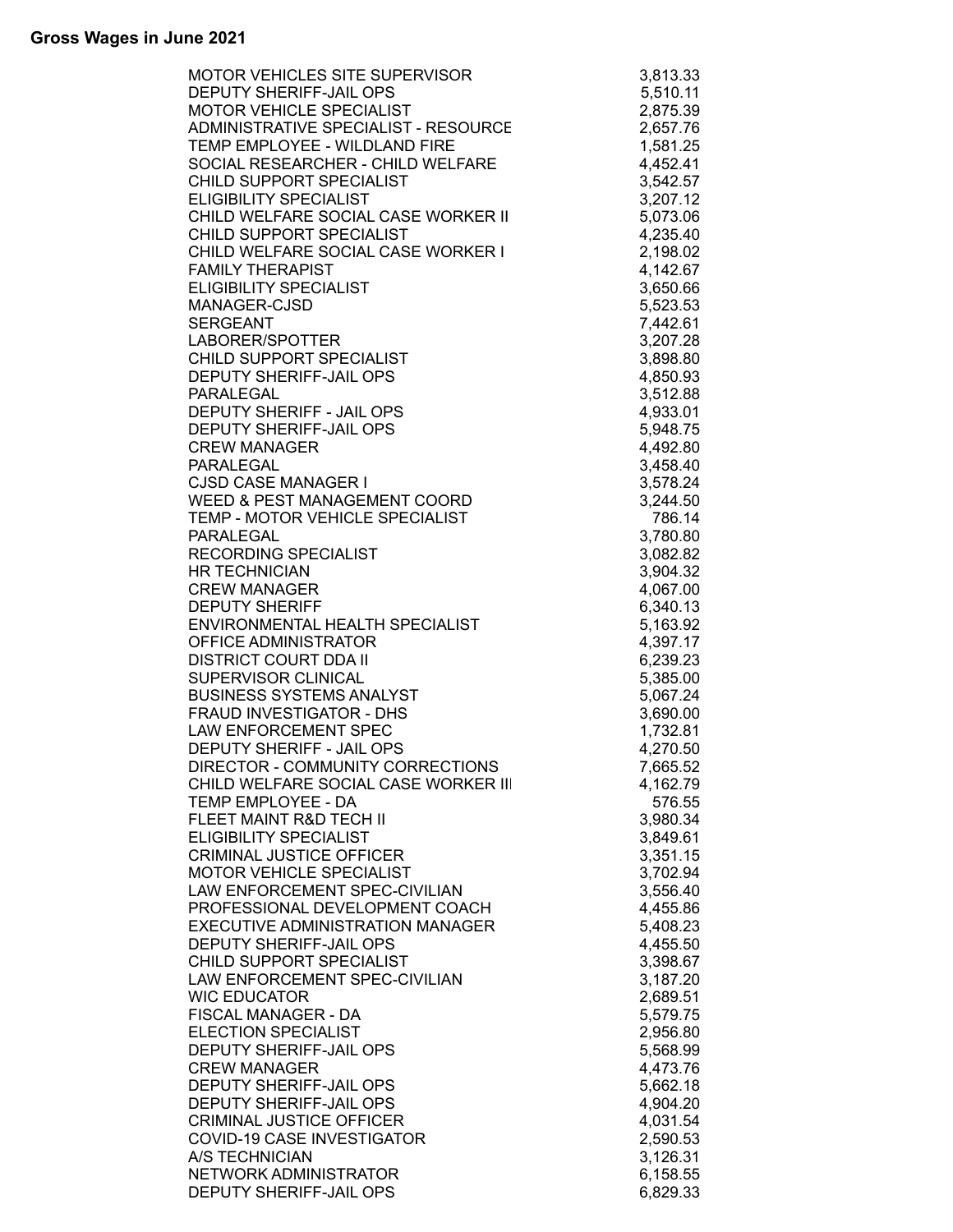| RKER I<br>E MGM<br>VITAL F<br>IP<br>:<br>:<br>:<br>STANT<br>RECHNIC<br>?<br>=<br><b>LANDFILL LEAD TECHNICIAN</b> | 4,986.80 |
|------------------------------------------------------------------------------------------------------------------|----------|
| CHILD WELFARE SOCIAL CASE WORKER I                                                                               | 3,609.40 |
| <b>DEPUTY SHERIFF</b>                                                                                            | 7,919.28 |
| <b>COUNTY COMMISSIONER</b>                                                                                       | 8,071.33 |
| OPERATIONS MANAGER-RESOURCE MGM                                                                                  | 5,622.25 |
| <b>FISCAL MANAGER</b>                                                                                            |          |
|                                                                                                                  | 6,450.21 |
| <b>GIS ADMINISTRATOR</b>                                                                                         | 5,964.79 |
| <b>EQUIPMENT OPERATOR III</b>                                                                                    | 4,025.82 |
| <b>SENIOR RESEARCHER</b>                                                                                         | 5,066.58 |
| TEMP EMPLOYEE - WEED & PEST                                                                                      | 1,550.00 |
| <b>CUSTOMER SERVICE SPECIALIST - VITAL F</b>                                                                     | 3,361.62 |
| DEPUTY SHERIFF-JAIL OPS                                                                                          | 5,037.93 |
| <b>MAINTENANCE TECHNICIAN</b>                                                                                    | 3,177.16 |
|                                                                                                                  |          |
| NURE - NURSE FAMILY PARTNERSHIP                                                                                  | 5,304.00 |
| CHILD CARE SPECIALIST                                                                                            | 3,144.96 |
| <b>EQUIPMENT OPERATOR II</b>                                                                                     | 3,343.69 |
| SUPERVISOR-CHILD SUPPORT                                                                                         | 5,349.04 |
| TEMP - COVID EMT                                                                                                 | 279.64   |
| TEMP EMPLOYEE - WILDLAND FIRE                                                                                    | 131.25   |
| MANAGING ADMINISTRATIVE ASSISTANT                                                                                | 4,345.57 |
| <b>DEPUTY SHERIFF</b>                                                                                            | 6,003.82 |
|                                                                                                                  |          |
| <b>QUARTERMASTER - SR</b>                                                                                        | 4,525.92 |
| <b>INVESTIGATOR-SHERIFF</b>                                                                                      | 6,377.67 |
| A/S OFFICER                                                                                                      | 3,398.30 |
| <b>TRANSPORT COORDINATOR</b>                                                                                     | 3,880.80 |
| MEDICAL/LEGAL INVESTIGATOR                                                                                       | 3,728.82 |
| <b>FAMILY COACH</b>                                                                                              | 3,450.44 |
| <b>DEPUTY SHERIFF</b>                                                                                            | 6,340.13 |
| <b>DEPUTY SHERIFF</b>                                                                                            |          |
|                                                                                                                  | 5,833.73 |
| TREASURER & PUBLIC TRUSTEE TECHNIC                                                                               | 3,174.19 |
| COVID-19 - VACCINATOR                                                                                            | 1,404.00 |
| ADMINISTRATIVE ASSISTANT                                                                                         | 2,980.32 |
| <b>EQUIPMENT OPERATOR III</b>                                                                                    | 4,026.73 |
| <b>RESEARCH &amp; PLANNING MANAGER</b>                                                                           | 7,641.67 |
| <b>RECORDS ADMINISTRATOR</b>                                                                                     | 5,972.74 |
| TEMP ELIGIBILITY SPECIALIST                                                                                      | 1,102.31 |
| TEMP EMPLOYEE - WILDLAND FIRE                                                                                    |          |
|                                                                                                                  | 1,118.75 |
| <b>TRAFFIC TECHNICIAN</b>                                                                                        | 3,095.96 |
| <b>CRIMINAL JUSTICE OFFICER</b>                                                                                  | 4,019.78 |
| TEMP EMPLOYEE - WILDLAND FIRE                                                                                    | 4,925.00 |
| NURSE - NURSE FAMILY PARTNERSHIP                                                                                 | 2,652.00 |
| <b>SENIOR PLANNER</b>                                                                                            | 5,987.96 |
| SR MAINTENANCE TECHNICIAN                                                                                        | 3,825.84 |
| VICTIM RIGHTS TECH/FACILITY DOG HAND                                                                             | 3,512.88 |
|                                                                                                                  |          |
| <b>SERGEANT</b>                                                                                                  | 6,873.92 |
| ELECTRICAL INSPECTOR SUPERVISOR                                                                                  | 6,245.20 |
| PAYROLL ADMININSTRATOR                                                                                           | 5,002.63 |
| TEMP EMPLOYEE - COVID                                                                                            | 533.93   |
| <b>DISTRICT COURT DDA</b>                                                                                        | 3,119.62 |
| DIRECTOR-WORKFORCE CENTER                                                                                        | 8,268.43 |
| <b>CASE SERVICES AIDE</b>                                                                                        | 2,928.25 |
| <b>DEPUTY SHERIFF-JAIL OPS</b>                                                                                   | 6,205.06 |
|                                                                                                                  |          |
| <b>SERGEANT</b>                                                                                                  | 6,925.83 |
| OPERATIONS SUPERVISOR                                                                                            | 4,664.42 |
| SUPERVISOR CHILD WELFARE                                                                                         | 5,423.25 |
| TEMP EMPLOYEE-FACILITIES                                                                                         | 4,280.50 |
| DEPUTY SHERIFF - JAIL OPS                                                                                        | 4,611.56 |
| <b>CASE MANAGER</b>                                                                                              | 3,609.68 |
| <b>CUSTOMER SERVICE SPECIALIST - CLINIC</b>                                                                      | 2,927.43 |
| CHILD WELFARE SOCIAL CASE WORKER III                                                                             | 4,841.66 |
|                                                                                                                  |          |
| <b>PLANNING TECHNICIAN</b>                                                                                       | 3,467.24 |
| <b>EQUIPMENT OPERATOR III</b>                                                                                    | 4,304.93 |
| SUPPORT SPECIALIST                                                                                               | 4,844.30 |
| TEMPORARY WIC EDUCATOR                                                                                           | 325.50   |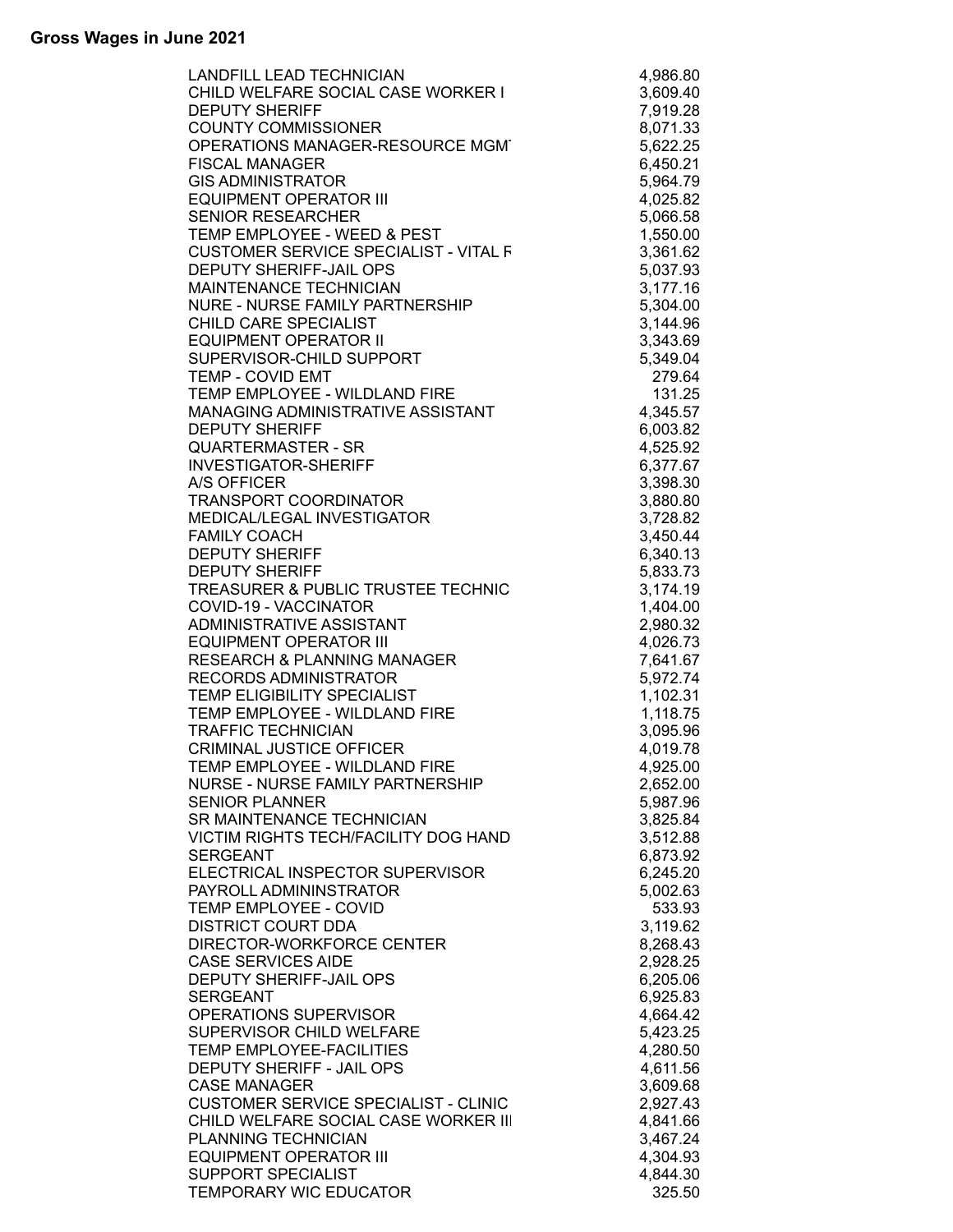| NURSE - NURSE FAMILY PARTNERSHIP     | 5,304.00  |
|--------------------------------------|-----------|
| PARALEGAL                            | 3,091.52  |
| <b>ELIGIBILITY SPECIALIST</b>        | 3,538.80  |
| <b>BOE HEARING OFFICER</b>           | 900.00    |
| <b>BOOKING ADMINISTRATOR</b>         | 5,972.74  |
| ADMINISTRATIVE SPECIALIST - NFP      | 1,328.89  |
| <b>CRIMINAL JUSTICE OFFICER</b>      | 3,687.88  |
| <b>CASE SERVICES AIDE</b>            | 3,002.16  |
| PROFESSIONAL DEVELOPMENT COORDIN.    | 3,103.42  |
| <b>CLERK &amp; RECORDER TRAINER</b>  | 4,109.28  |
| <b>DISTRICT COURT DEPUTY DA</b>      | 6,666.67  |
| <b>MEDICAL DIRECTOR</b>              | 798.23    |
| DEPUTY SHERIFF-JAIL OPS              | 5,329.64  |
| <b>EQUIPMENT OPERATOR II</b>         | 3,055.20  |
| <b>ELIGIBILITY SPECIALIST</b>        | 3,402.00  |
| SUPPORT SPECIALIST                   | 3,939.32  |
| IT OPERATIONS MANAGER                | 8,370.83  |
| <b>CRIMINAL JUSTICE OFFICER</b>      | 3,946.53  |
| TEMP EMPLOYEE - COVID                | 2,728.00  |
| TEMP EMPLOYEE- PW R&B                | 2,639.00  |
| <b>LIEUTENANT</b>                    | 8,500.26  |
| DEPUTY SHERIFF-JAIL OPS              | 5,090.28  |
| TEMP EMPLOYEE- WILDLAND FIRE BEHAVI  | 268.72    |
| <b>CHILD CARE SPECIALIST</b>         | 3,570.00  |
| <b>ASSET ACCOUNTANT</b>              | 3,453.30  |
| <b>ELIGIBILITY SPECIALIST</b>        | 2,871.12  |
| SUBSTANCE ABUSE COUNSELOR-CJSD       | 5,470.65  |
| PURCHASING AGENT III                 | 5,030.46  |
| MAIL SERVICES TECHNICIAN             | 3,148.32  |
| ADMINISTRATIVE ASSISTANT             | 3,894.24  |
| <b>TRAFFIC TECHNICIAN II</b>         | 3,924.88  |
| CAREER DEVELOPMENT CASE MANAGER      | 3,452.60  |
| <b>MANAGER-ANIMAL SERVICES</b>       | 5,102.07  |
| WIC BREASTFEEDING PEER COUNSELOR     | 873.41    |
| OFFICE MANAGER & COMM COORD - DHS    | 5,439.99  |
| <b>DATA TECHNICIAN</b>               | 2,884.56  |
| FLEET MAINT R&D TECH II              | 3,991.27  |
| FRAUD INVESTIGATOR - DHS             | 4,099.33  |
| <b>ELECTION SPECIALIST</b>           | 2,956.80  |
| MOTOR VEHICLE SPECIALIST             | 2,499.41  |
| <b>WIC EDUCATOR</b>                  | 1,394.26  |
| <b>LIEUTENANT</b>                    | 8,500.26  |
| ADULT PROTECTION SOCIAL CASE WORKE   | 3,556.95  |
| NURSE - NURSE FAMILY PARTNERSHIP     | 5,304.00  |
| <b>COVID-19 CASE INVESTIGATOR</b>    | 2,570.75  |
| ELIGIBILITY SPECIALIST               | 3,442.51  |
| LAW ENFORCEMENT SPEC-CIVILIAN        | 3,095.71  |
| <b>CRIMINAL JUSTICE OFFICER</b>      | 3,830.14  |
| SUPERVISOR CHILD WELFARE             | 12,198.04 |
| SUPPORT SPECIALIST                   | 3,943.75  |
| ADMINISTRATIVE SPECIALIST-DA         | 2,740.08  |
| <b>DEPUTY SHERIFF</b>                | 5,728.58  |
| <b>DEPUTY SHERIFF-JAIL OPS</b>       | 5,352.19  |
| ADMINISTRATIVE SPECIALIST            | 2,966.88  |
| <b>TRANSIT COORDINATOR</b>           | 4,658.85  |
| CHILD WELFARE SOCIAL CASE WORKER III | 4,122.12  |
| ADMINISTRATIVE COORDINATOR - CA      | 3,002.16  |
| CHILD WELFARE SOCIAL CASE WORKER II  | 3,933.47  |
| CHILD WELFARE SOCIAL CASE WORKER III | 4,371.66  |
| <b>DEPUTY ASSESSOR</b>               | 7,240.13  |
| <b>MANAGING PARALEGAL</b>            | 5,934.61  |
| DIRECTOR-FISCAL OPS & QUALITY        | 10,559.80 |
| TEMP - ADMINISTRATIVE SPECIALIST     | 791.00    |
| ADMINISTRATIVE ASSISTANT - CR        | 3,119.57  |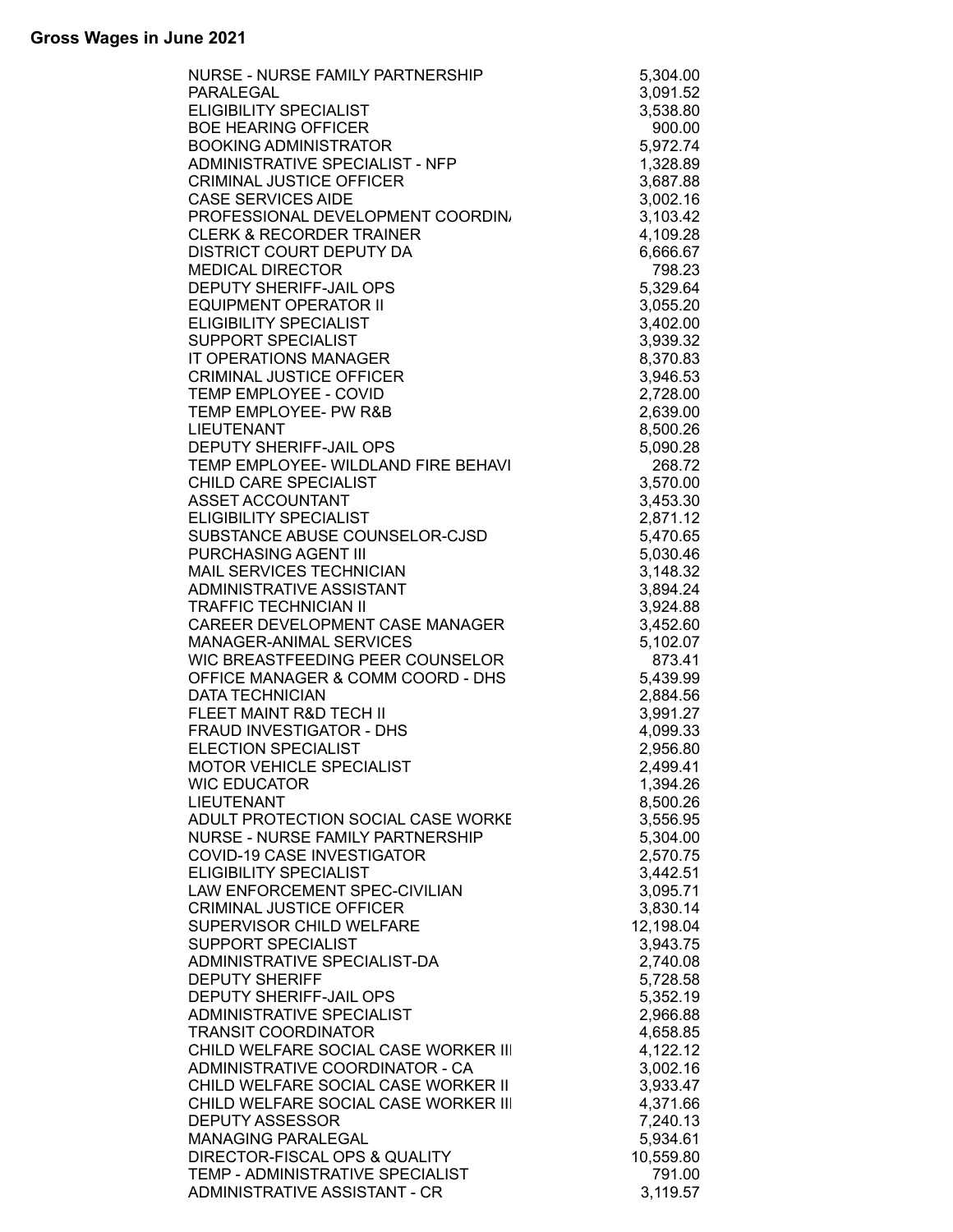| OFFICE ADMINISTRATOR                         | 5,015.00 |
|----------------------------------------------|----------|
| <b>CRIMINAL JUSTICE OFFICER</b>              | 3,747.52 |
| PARALEGAL                                    | 3,605.28 |
| COVID-19 LEAD CASE INVESTIGATOR              | 2,800.00 |
| TEMP - MOTOR VEHICLE SPECIALIST              | 2,542.14 |
| <b>SCALE HOUSE ATTENDANT</b>                 | 2,956.00 |
| <b>CRIMINAL JUSTICE OFFICER</b>              | 3,599.28 |
| CHILD SUPPORT SPECIALIST                     | 3,603.60 |
| COUNTY COURT DEPUTY DA                       | 228.47   |
| CHILD WELFARE SOCIAL CASE WORKER I           | 3,452.60 |
| SUPERVISOR CO WORKS                          | 5,400.98 |
| <b>CRIMINAL JUSTICE OFFICER</b>              | 3,822.98 |
| <b>DEPUTY SHERIFF</b>                        | 5,783.09 |
| TEMP - CARES ACT MANAGER                     | 544.00   |
| <b>CRIMINAL JUSTICE OFFICER</b>              | 3,864.37 |
| LAW ENFORCEMENT SPEC                         | 3,504.80 |
| CHILD WELFARE SOCIAL CASE WORKER III         | 4,357.12 |
| A/S OFFICER                                  | 3,379.53 |
| TREASURER & PUBLIC TRUSTEE TECHNIC           | 3,931.90 |
| <b>CRIME ANALYST</b>                         | 5,446.15 |
| <b>EQUIPMENT OPERATOR II</b>                 | 3,009.44 |
| <b>BUILDING INSPECTOR</b>                    | 4,913.81 |
| <b>RECOVERY TECHNICIAN</b>                   | 3,570.03 |
| <b>REGULATORY PROGRAMS MANAGER</b>           | 5,717.65 |
| <b>DEPUTY SHERIFF-JAIL OPS</b>               | 4,767.62 |
| <b>ELIGIBILITY SPECIALIST</b>                | 2,913.12 |
| SUPERVISOR CHILD WELFARE                     | 4,062.12 |
| MEDICAL ASSISTANT - CLINIC                   | 3,127.70 |
| LAW ENFORCEMENT SPEC                         | 3,684.66 |
| CAREER DEVELOPMENT CASE MANAGER              | 3,756.67 |
| LAW ENFORCEMENT SPEC-CIVILIAN                | 3,386.40 |
| <b>OPERATIONS MANAGER</b>                    | 6,852.43 |
| SOCIAL CASE WORKER I                         | 1,593.54 |
| ELIGIBILITY SPECIALIST                       | 3,562.15 |
| <b>PARKS MANAGER</b>                         | 4,829.31 |
| PROJECT MANAGER                              | 4,511.67 |
| COVID-19 OUTREACH & EDUCATION                | 2,641.94 |
| TEMP EMPLOYEE-PW ENG INTERN                  | 1,974.00 |
| <b>SENIOR PLANNER</b>                        | 5,027.07 |
| SENIOR TRIAL DEPUTY DA                       | 7,277.40 |
| <b>CRIMINAL JUSTICE OFFICER</b>              | 3,583.43 |
| CHILD SUPPORT SPECIALIST                     | 3,587.41 |
| <b>DEPUTY SHERIFF</b>                        | 5,783.09 |
| <b>DEPUTY SHERIFF</b>                        | 6,479.78 |
| <b>CREW MANAGER</b>                          | 1,539.17 |
| SUPERVISOR ADULT PROTECTION                  | 6,153.25 |
| <b>DEPUTY SHERIFF</b>                        | 5,884.37 |
| SUPPORT SERVICES MANAGER                     | 6,280.20 |
| <b>CRIMINAL JUSTICE OFFICER</b>              | 3,459.78 |
| COVID-19 LEAD OUTREACH AND EDUCATI(          | 2,456.06 |
| <b>CUSTOMER SERVICE SPECIALIST - VITAL F</b> | 2,802.76 |
| <b>EQUIPMENT OPERATOR III</b>                | 4,364.80 |
| DEPUTY SHERIFF-JAIL OPS                      | 6,099.60 |
| OFFICE ADMINISTRATOR                         | 4,295.19 |
| <b>BOE HEARING OFFICER</b>                   | 900.00   |
| TEMP EMPLOYEE- PW WASTE EQ OP I              | 3,024.94 |
| <b>BUSINESS ANALYST - GENERAL</b>            | 4,766.67 |
| EARLY CHILDHOOD SPECIALIST                   | 4,599.34 |
| <b>COVID-19 SAMPLING SITE</b>                | 2,163.75 |
| <b>EVIDENCE TECHNICIAN</b>                   | 2,032.80 |
| <b>CRIMINAL JUSTICE OFFICER</b>              | 3,899.26 |
| DEPUTY SHERIFF - JAIL OPS                    | 4,372.22 |
| HEALTH PROMOTION SPECIALIST - FDA            | 4,669.56 |
| CHILD WELFARE SOCIAL CASE WORKER I           | 3,452.60 |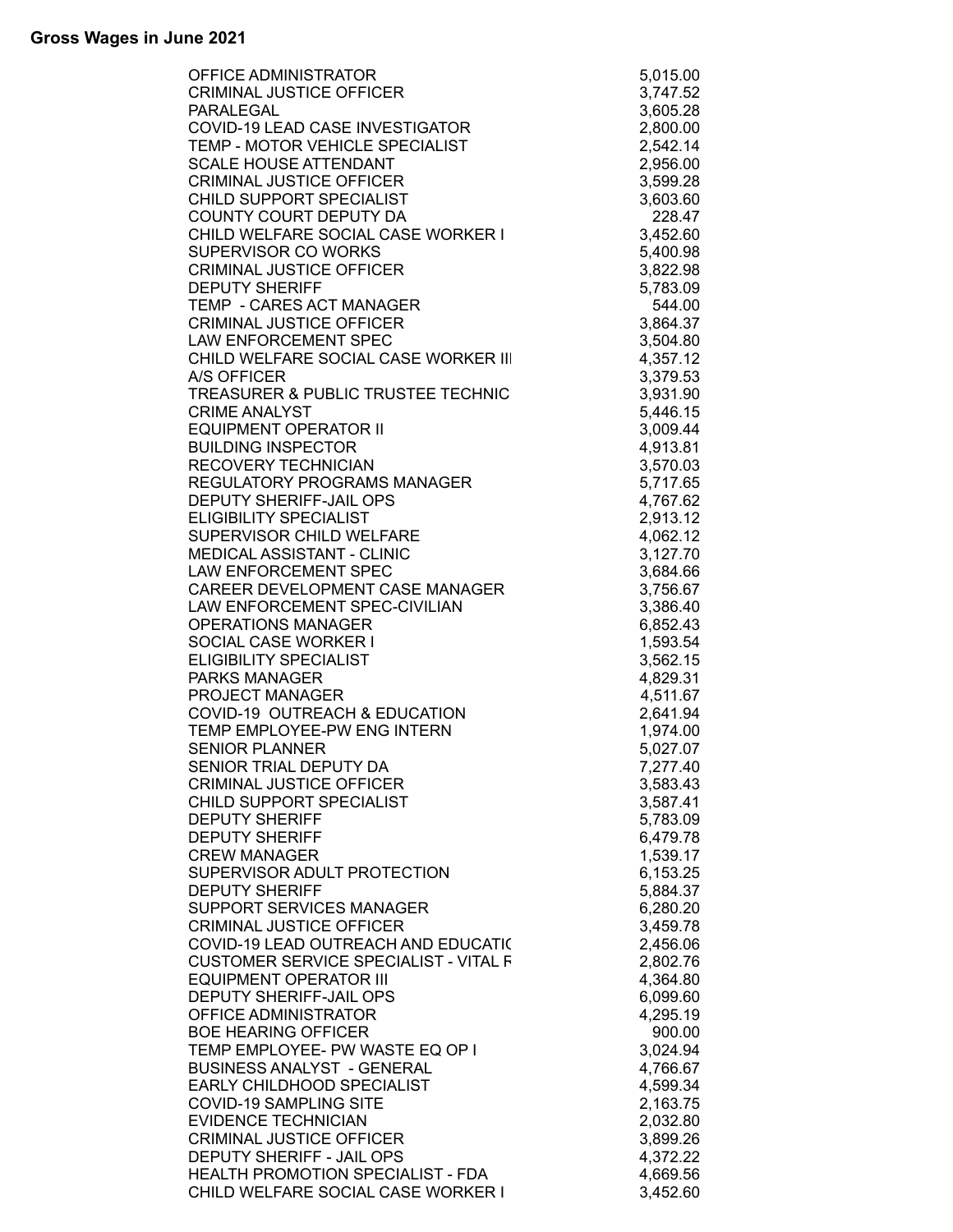| C<br>CONTRIBUTE<br>MANUNICAT<br>MORKER II<br>R<br>VORKER II<br>VORKER II<br>VORKER I<br>DEPUTY SHERIFF-JAIL OPS | 6,812.01             |
|-----------------------------------------------------------------------------------------------------------------|----------------------|
| <b>CJSD CASE MANAGER II</b>                                                                                     | 4,249.35             |
| <b>CRIMINAL JUSTICE OFFICER</b>                                                                                 | 3,835.80             |
| <b>CRIMINAL JUSTICE OFFICER</b>                                                                                 | 3,726.82             |
| <b>APPRAISER IV</b>                                                                                             | 5,127.20             |
| <b>CAPTAIN</b>                                                                                                  | 9,297.75             |
| NURSE - PUBLIC HEALTH CLINIC                                                                                    | 3,889.52             |
| DEPUTY SHERIFF-JAIL OPS                                                                                         | 5,068.75             |
| <b>ELIGIBILITY SPECIALIST</b>                                                                                   | 3,321.36             |
| <b>DEPUTY SHERIFF-JAIL OPS</b>                                                                                  | 5,451.25             |
| <b>ELIGIBILITY SPECIALIST</b>                                                                                   | 3,207.13             |
| <b>CRIMINAL JUSTICE OFFICER</b>                                                                                 | 3,910.46             |
| LAW ENFORCEMENT SPEC-CIVILIAN                                                                                   | 3,556.40             |
| COVID-19 CASE INVESTIGATOR                                                                                      | 838.46               |
| <b>DEPUTY SHERIFF</b>                                                                                           | 7,068.49             |
| TEMP EMPLOYEE- MEDICAL ASSISTANT                                                                                | 222.17               |
| COVID-19 CASE INVESTIGATOR                                                                                      | 2,543.07             |
| <b>CONSTRUCTION MANAGER</b>                                                                                     | 5,392.40             |
| DEPUTY SHERIFF-JAIL OPS<br><b>ELIGIBILITY SPECIALIST</b>                                                        | 6,385.98             |
| <b>PROJECT MANAGER</b>                                                                                          | 2,871.13<br>5,522.73 |
| <b>DEPUTY SHERIFF</b>                                                                                           | 5,783.09             |
| EMERGENCY MANAGEMENT COMMUNICAT                                                                                 | 5,972.74             |
| <b>EQUIPMENT OPERATOR II</b>                                                                                    | 3,055.20             |
| <b>CRIMINAL JUSTICE OFFICER</b>                                                                                 | 3,291.36             |
| A/S OFFICER                                                                                                     | 3,062.99             |
| ASSESSMENT CARTOGRAPHER                                                                                         | 4,085.76             |
| SUPERVISOR - ELIGIBILITY                                                                                        | 5,027.17             |
| <b>FACILITATOR/MEDIATOR II</b>                                                                                  | 3,935.00             |
| CHILD WELFARE SOCIAL CASE WORKER II                                                                             | 4,043.82             |
| ADMINISTRATIVE COORDINATOR                                                                                      | 2,785.44             |
| <b>ELIGIBILITY SPECIALIST</b>                                                                                   | 2,734.41             |
| CHILD WELFARE SOCIAL CASE WORKER III                                                                            | 5,240.35             |
| <b>SENIOR PLANNER</b>                                                                                           | 6,165.70             |
| <b>MAINTENANCE DIST MANAGER</b>                                                                                 | 5,392.40             |
| <b>LIEUTENANT</b>                                                                                               | 8,500.26             |
| CHILD WELFARE SOCIAL CASE WORKER I                                                                              | 3,487.60             |
| <b>DEPUTY SHERIFF</b>                                                                                           | 5,728.56             |
| ADMINISTRATIVE ASSISTANT                                                                                        | 1,307.26             |
| DEPUTY COUNTY ADMINISTRATOR                                                                                     | 11,701.67            |
| SENIOR TRIAL DEPUTY DA                                                                                          | 7,277.40             |
| MANAGING ADMINISTRATIVE ASSISTANT                                                                               | 4,148.74             |
| <b>ELIGIBILITY SPECIALIST</b>                                                                                   | 3,429.42             |
| TEMP EMPLOYEE- SANITARY INTERN                                                                                  | 1,895.00             |
| <b>CRIMINAL JUSTICE OFFICER</b>                                                                                 | 3,572.57             |
| DEPUTY SHERIFF-JAIL OPS                                                                                         | 6,688.00             |
| FLEET MAINT R & D TECH                                                                                          | 3,203.20             |
| <b>SITE MANAGER</b>                                                                                             | 5,263.27             |
| ELIGIBILITY SPECIALIST                                                                                          | 2,871.13             |
| <b>EQUIPMENT OPERATOR III</b>                                                                                   | 3,495.69             |
| <b>VICTIM WITNESS SPECIALIST</b>                                                                                | 4,062.24             |
| ADMINISTRATIVE ASSISTANT                                                                                        | 3,002.16             |
| <b>COMMUNICATION SPECIALIST</b>                                                                                 | 1,858.71             |
| SURVEYOR I                                                                                                      | 4,637.61             |
| <b>MAINTENANCE DIST MANAGER</b>                                                                                 | 5,392.40             |
| DEPUTY SHERIFF-JAIL OPS                                                                                         | 4,541.17             |
| <b>VIDEO EVIDENCE TECHNICIAN</b>                                                                                | 3,220.81             |
| APPRAISER III: AGRICULTURAL & LAND                                                                              | 4,267.20             |
| <b>ACCOUNTING TECHNICIAN</b>                                                                                    | 3,714.49             |
| CHILD WELFARE SOCIAL CASE WORKER III                                                                            | 4,197.67             |
| <b>DEPUTY SHERIFF</b>                                                                                           | 5,783.09             |
| CHILD SUPPORT SPECIALIST                                                                                        | 3,767.42             |
| CHILD WELFARE SOCIAL CASE WORKER I                                                                              | 3,504.40             |
| <b>EQUIPMENT OPERATOR III</b>                                                                                   | 4,339.69             |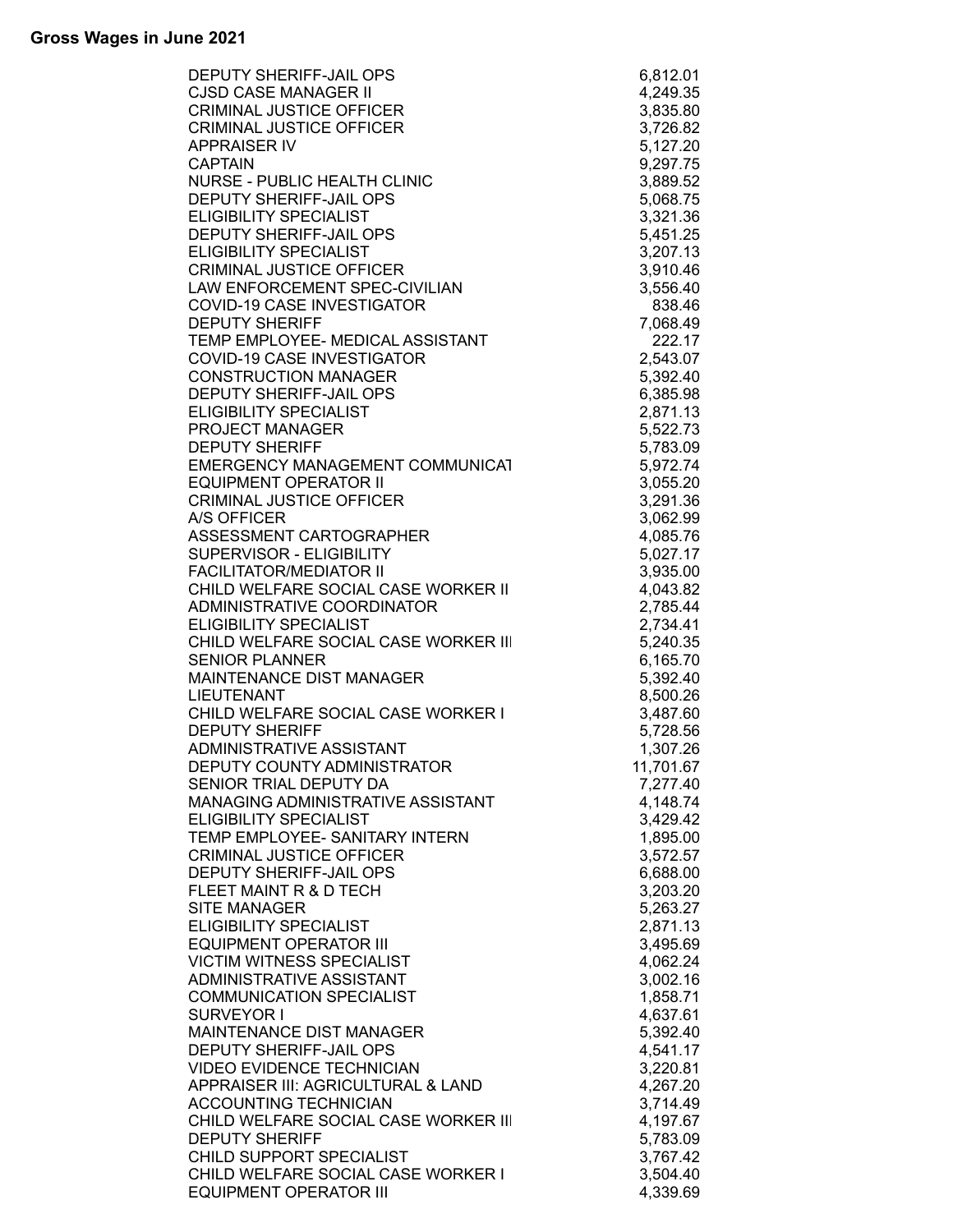| A/S OFFICER                                   | 3,748.33             |
|-----------------------------------------------|----------------------|
| <b>LEAD LEGAL ASSISTANT</b>                   | 4,033.68             |
| APPRAISER III: AGRICULTURAL & LAND            | 4,742.64             |
| <b>QUALITY ASSURANCE SPECIALIST</b>           | 3,192.00             |
| CHIEF PLANT OPERATOR                          | 5,149.53             |
| <b>CRIMINAL JUSTICE OFFICER</b>               | 4,802.65             |
| DEPUTY SHERIFF-JAIL OPS                       | 5,348.69             |
| PARALEGAL                                     | 3,711.12             |
| CAREER DEVELOPMENT CASE MANAGER               | 3,539.40             |
| CHILD SUPPORT SPECIALIST                      | 3,398.65             |
| ADMINISTRATIVE ASSISTANT - NFP                | 3,261.96             |
| CHILD WELFARE SOCIAL CASE WORKER II           | 4,275.44             |
| ADMINISTRATIVE ASSISTANT                      | 3,543.12             |
| SUPERVISOR - CHILD WELFARE                    | 5,527.11             |
| NURSE-FAMILY PARTNERSHIP SUPERVISO            | 6,895.20             |
| CHILD SUPPORT SPECIALIST                      | 3,675.45             |
| <b>LAW ENFORCEMENT SPEC</b>                   | 4,046.11             |
| ADULT PROTECTION SOCIAL CASE WORKE            | 4,294.55             |
| <b>DEPUTY SHERIFF</b>                         | 6,365.45             |
| <b>CRIMINAL JUSTICE OFFICER</b>               | 3,889.00             |
| ADMINISTRATIVE ASSISTANT JAIL OPS             | 3,696.00             |
| LAW ENFORCEMENT SPEC CIVILIAN                 | 3,202.08             |
| <b>MANAGER - CW</b>                           | 6,213.64             |
| <b>ACCOUNTING/PAYROLL TECHNICIAN</b>          | 3,453.30             |
| <b>SERGEANT</b>                               | 8,563.49             |
| PARTS ASSISTANT                               | 2,697.80             |
| DIRECTOR-AAA                                  | 5,984.64             |
| ADMINISTRATIVE SPECIALIST                     | 2,866.20             |
| SUPERVISOR CHILD WELFARE                      | 5,332.11             |
| <b>DEPUTY SHERIFF</b>                         | 7,848.64             |
| TEMP EMPLOYEE - INTERN                        | 1,016.40             |
| IT OPERATIONS MANAGER                         | 8,356.84             |
| <b>RECOVERY TECHNICIAN</b>                    | 3,570.00             |
| POLICY & INFORMATICS ANALYST                  | 2,201.36             |
| <b>GIS ADMINISTRATOR</b>                      | 6,582.77             |
| TEMP EMPLOYEE - WILDLAND FIRE                 | 181.25               |
| SUPERVISOR-CHILD SUPPORT                      | 6,038.89             |
| DEPUTY SHERIFF-JAIL OPS                       | 4,796.89             |
| <b>INTERN</b><br><b>EQUIPMENT OPERATOR II</b> | 739.20               |
| <b>DEPUTY SHERIFF</b>                         | 3,862.42             |
| <b>ELIGIBILITY SPECIALIST</b>                 | 6,327.47<br>3,385.20 |
| <b>CRIMINAL JUSTICE OFFICER</b>               | 3,181.40             |
| <b>WEB ADMINISTRATOR</b>                      | 6,323.53             |
| <b>ELIGIBILITY SPECIALIST</b>                 | 3,457.39             |
| DEPUTY SHERIFF-JAIL OPS                       | 4,760.62             |
| <b>EQUIPMENT OPERATOR III</b>                 | 4,026.74             |
| <b>DIRECTOR-FAMILY &amp; CHILDREN</b>         | 8,268.43             |
| SUPERVISOR CHILD WELFARE                      | 5,332.11             |
| WFC SUPERVISOR: GED& PROFESSIONAL             | 4,482.92             |
| <b>DEPUTY SHERIFF</b>                         | 6,251.51             |
| ADMINISTRATIVE SPECIALIST                     | 2,657.76             |
| <b>EQUIPMENT OPERATOR III</b>                 | 4,042.04             |
| <b>SR. ENGINEER</b>                           | 7,550.61             |
| <b>LIEUTENANT</b>                             | 8,500.26             |
| <b>SAFETY OFFICER</b>                         | 3,565.18             |
| SUPERVISOR CHILD WELFARE                      | 5,332.11             |
| <b>VICTIM WITNESS SPECIALIST</b>              | 3,501.12             |
| <b>EMPLOYMENT SERVICES SUPERVISOR</b>         | 5,491.02             |
| SENIOR SUPPORT SERVICES TECHNICIAN            | 4,198.32             |
| <b>FAMILY THERAPIST</b>                       | 4,245.35             |
| COVID-19 LEAD CASE INVESTIGATOR               | 2,736.00             |
| <b>WIC MANAGER</b>                            | 6,109.58             |
| CHIEF DEPUTY CLERK AND RECORDER               | 7,500.13             |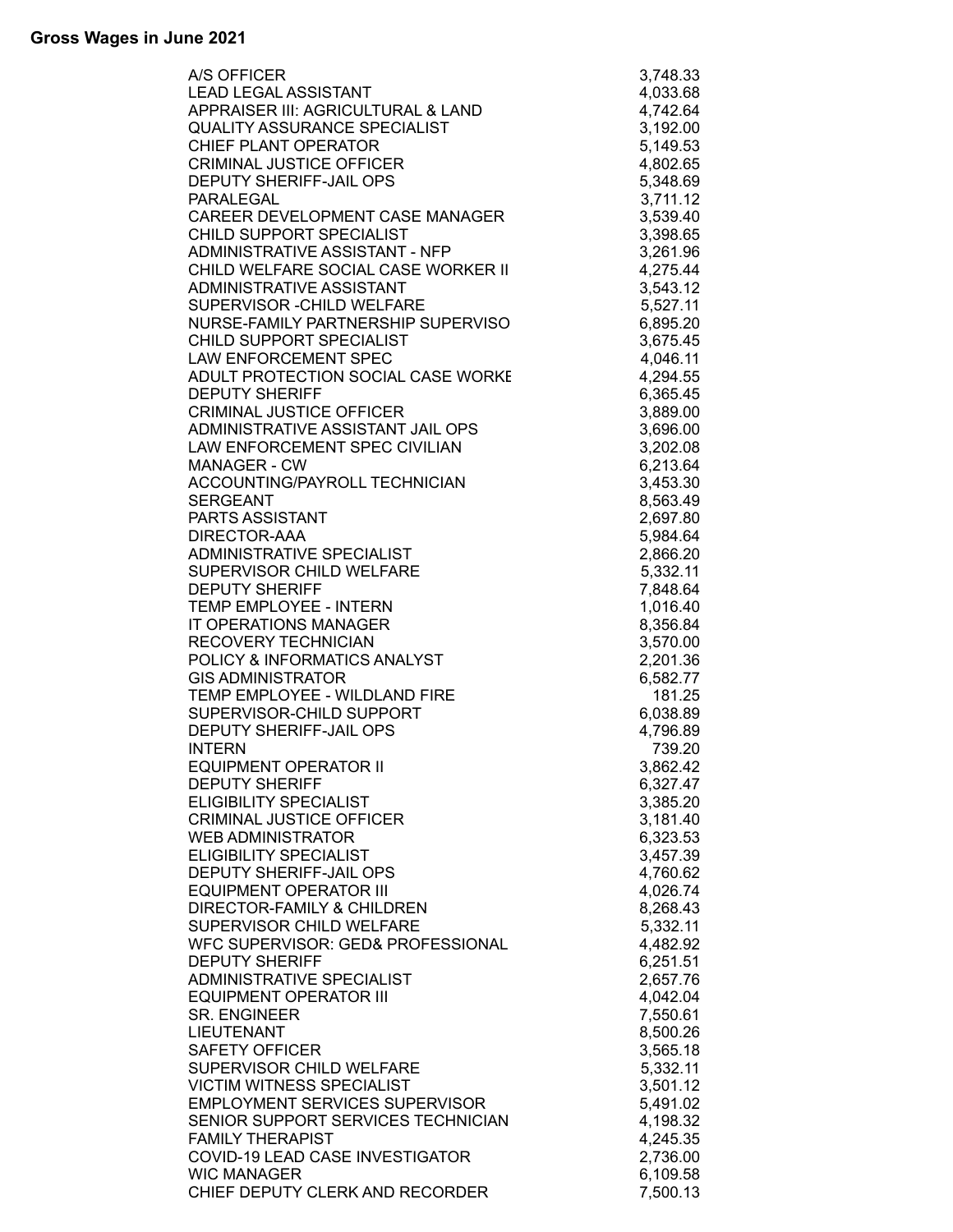| CHILD WELFARE SOCIAL CASE WORKER III | 4,300.35  |
|--------------------------------------|-----------|
| <b>SURVEYOR II</b>                   | 6,703.06  |
| SR BUILDING INSPECTOR                | 5,737.20  |
| TEMP COVID OUTREACH EDUCATOR         | 1,407.98  |
| ADMINISTRATIVE ASSISTANT             | 3,109.38  |
| <b>APPRAISER III: COMMERCIAL</b>     | 4,541.05  |
| <b>DEPUTY SHERIFF-JAIL OPS</b>       | 5,285.30  |
| FLEET OFFICE ADMINISTRATOR           | 3,771.32  |
| DIRECTOR-HEALTH DEPARTMENT           | 15,035.00 |
| <b>LAW ENFORCEMENT SPEC</b>          | 4,823.22  |
|                                      |           |
| REGULATORY COMPLIANCE MANAGER        | 5,228.74  |
| CHILD WELFARE SOCIAL CASE WORKER II  | 3,838.38  |
| NURSE - NURSE FAMILY PARTNERSHIP     | 7,868.06  |
| <b>DEPUTY SHERIFF-JAIL OPS</b>       | 5,569.01  |
| <b>ADMINISTRATIVE ASSISTANT</b>      | 3,927.00  |
| <b>DEPUTY SHERIFF</b>                | 5,289.74  |
| SUPERVISOR CHILD WELFARE             | 5,202.79  |
| <b>COVID-19 CASE INVESTIGATOR</b>    | 2,317.63  |
| <b>DEPUTY SHERIFF-JAIL OPS</b>       | 5,466.53  |
| MAINTENANCE TECHNICIAN               | 3,245.48  |
| NURSE - NURSE FAMILY PARTNERSHIP     | 2,651.95  |
| <b>REGISTERED DIETITIAN</b>          | 4,967.73  |
| ADMINISTRATIVE SPECIALIST-DA         | 2,510.04  |
| <b>COUNTY COURT DEPUTY DA</b>        |           |
|                                      | 4,950.04  |
| <b>TRAFFIC TECHNICIAN II</b>         | 4,563.21  |
| <b>VETERANS SERVICES OFFICER</b>     | 4,049.89  |
| <b>WIC EDUCATOR</b>                  | 2,850.88  |
| <b>ELIGIBILITY SPECIALIST</b>        | 4,082.65  |
| <b>CRIMINAL JUSTICE OFFICER</b>      | 4,240.61  |
| <b>DISTRICT COURT DDA II</b>         | 6,239.23  |
| <b>GED INSTRUCTOR</b>                | 2,177.16  |
| A/S OFFICER                          | 3,792.86  |
| <b>DEPUTY SHERIFF</b>                | 7,508.32  |
| CHILD SUPPORT SPECIALIST             | 3,587.41  |
| NURSE - NURSE FAMILY PARTNERSHIP     | 5,199.90  |
| <b>BUSINESS SYSTEMS ANALYST</b>      | 6,982.84  |
| CHILD WELFARE SOCIAL CASE WORKER II  | 3,784.75  |
| DEPUTY SHERIFF - JAIL OPS            | 5,380.53  |
| <b>SHERIFF</b>                       | 9,828.92  |
| DEPUTY SHERIFF-JAIL OPS              |           |
| ADMINISTRATIVE ASSISTANT             | 4,455.51  |
|                                      | 3,124.80  |
| ADMINISTRATIVE ASSISTANT             | 3,880.80  |
| CHILD WELFARE SOCIAL CASE WORKER III | 4,455.86  |
| <b>FACILITIES DIRECTOR</b>           | 9,639.58  |
| CHILD WELFARE SOCIAL CASE WORKER I   | 3,521.66  |
| DEPUTY SHERIFF-JAIL OPS              | 6,890.72  |
| MAINTENANCE TECHNICIAN               | 3,202.16  |
| <b>MAINTENANCE DIST MANAGER</b>      | 5,392.05  |
| POLICY & INFORMATICS ANALYST         | 4,210.35  |
| ELIGIBILITY SPECIALIST               | 3,216.51  |
| CAREER DEVELOPMENT CASE MANAGER      | 4,274.12  |
| TEMP EMPLOYEE - WILDLAND FIRE        | 481.25    |
| <b>CRIMINAL JUSTICE OFFICER</b>      | 3,520.92  |
| MAINTENANCE TECHNICIAN               | 3,089.80  |
| <b>DIRECTOR OF VICTIM SERVICES</b>   | 5,552.09  |
| MEDICAL ASSISTANT - CLINIC           |           |
|                                      | 2,856.06  |
| ADMINISTRATIVE COORDINATOR-CA        | 2,730.00  |
| MOTOR VEHICLES SITE SUPERVISOR       | 3,813.33  |
| CHILD WELFARE SOCIAL CASE WORKER I   | 1,593.54  |
| <b>APPRAISER I</b>                   | 2,800.00  |
| CHIEF DEPUTY DA                      | 11,900.75 |
| PUBLIC WORKS DIRECTOR                | 10,062.96 |
| CHILD WELFARE SOCIAL CASE WORKER I   | 3,504.40  |
| INMATE TRANSITION COORDINATOR        | 4,522.56  |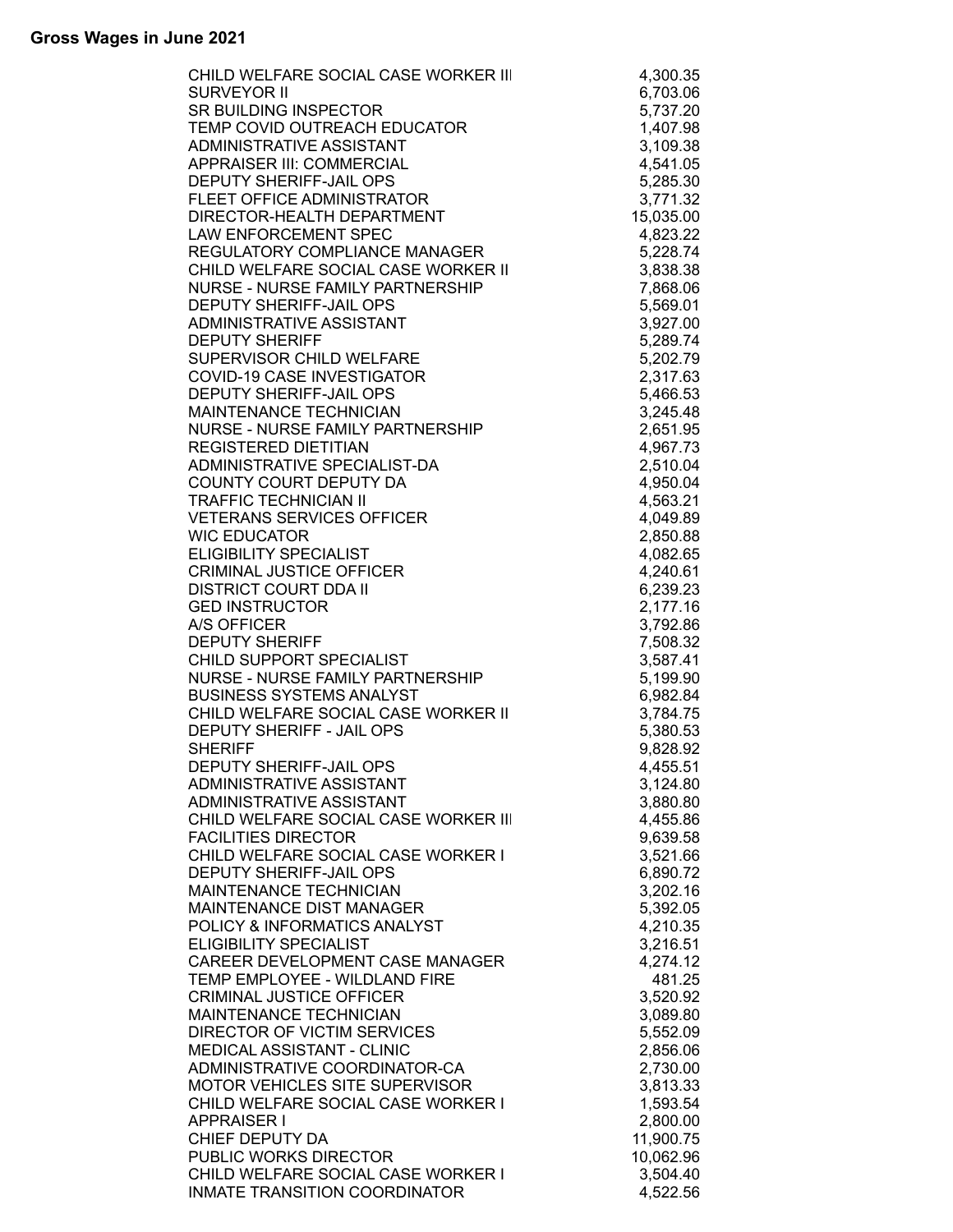| CASE MANAGER<br>MOTOR VEHICLE SPECIALIST<br>MOTOR VEHICLE SPECIALIST<br>COUNTY COURT DEPUTY DA<br>BUSINESS SYSTEMS ANALYST<br>MANAGER<br>CASE MANAGER<br>CASE MANAGER<br>CASE MANAGER<br>COUP -19 - DATA ENTRY SUPERVISOR<br>COUP -19 - DATA ENTRY | 3,976.44             |
|----------------------------------------------------------------------------------------------------------------------------------------------------------------------------------------------------------------------------------------------------|----------------------|
|                                                                                                                                                                                                                                                    | 2,896.76             |
|                                                                                                                                                                                                                                                    | 4,950.04             |
|                                                                                                                                                                                                                                                    | 6,518.26             |
|                                                                                                                                                                                                                                                    | 6,165.70             |
|                                                                                                                                                                                                                                                    | 5,720.90             |
|                                                                                                                                                                                                                                                    | 3,504.40             |
|                                                                                                                                                                                                                                                    | 1,104.00             |
|                                                                                                                                                                                                                                                    | 3,837.60             |
|                                                                                                                                                                                                                                                    | 4,703.97             |
|                                                                                                                                                                                                                                                    | 6,487.42             |
|                                                                                                                                                                                                                                                    | 5,037.93             |
|                                                                                                                                                                                                                                                    | 3,539.40             |
|                                                                                                                                                                                                                                                    |                      |
|                                                                                                                                                                                                                                                    | 3,956.95             |
|                                                                                                                                                                                                                                                    | 3,144.96             |
|                                                                                                                                                                                                                                                    | 4,242.00             |
|                                                                                                                                                                                                                                                    | 4,469.50             |
|                                                                                                                                                                                                                                                    | 4,926.13             |
|                                                                                                                                                                                                                                                    | 5,200.00             |
|                                                                                                                                                                                                                                                    | 1,476.32             |
|                                                                                                                                                                                                                                                    | 3,803.38             |
|                                                                                                                                                                                                                                                    | 3,294.48             |
|                                                                                                                                                                                                                                                    | 6,023.50             |
|                                                                                                                                                                                                                                                    | 8,775.84             |
|                                                                                                                                                                                                                                                    | 3,610.25             |
|                                                                                                                                                                                                                                                    | 3,025.68             |
|                                                                                                                                                                                                                                                    | 7,141.67             |
|                                                                                                                                                                                                                                                    | 5,045.87             |
|                                                                                                                                                                                                                                                    | 7,081.64             |
|                                                                                                                                                                                                                                                    | 7,314.51             |
|                                                                                                                                                                                                                                                    | 4,967.24             |
|                                                                                                                                                                                                                                                    | 7,420.47             |
|                                                                                                                                                                                                                                                    | 7,570.71             |
|                                                                                                                                                                                                                                                    |                      |
|                                                                                                                                                                                                                                                    | 2,186.10             |
|                                                                                                                                                                                                                                                    | 2,445.46             |
|                                                                                                                                                                                                                                                    | 5,769.18             |
|                                                                                                                                                                                                                                                    | 3,383.91             |
|                                                                                                                                                                                                                                                    | 7,267.49             |
|                                                                                                                                                                                                                                                    | 1,500.00             |
| <b>COUNTY COMMISSIONER</b>                                                                                                                                                                                                                         | 7,758.42             |
| <b>ELIGIBILITY SPECIALIST</b>                                                                                                                                                                                                                      | 3,402.00             |
| ACCOUNTING TECHNICIAN                                                                                                                                                                                                                              | 3,175.20             |
| <b>CJSD CASE MANAGER I</b>                                                                                                                                                                                                                         | 4,399.09             |
| <b>SHIFT SUPERVISOR</b>                                                                                                                                                                                                                            | 4,633.60             |
| TEMP ENVIRONMENTAL TECH                                                                                                                                                                                                                            | 297.00               |
| <b>DEPUTY SHERIFF</b>                                                                                                                                                                                                                              | 6,340.13             |
| TEMP RECORDING SPECIALIST                                                                                                                                                                                                                          | 2,734.41             |
| <b>DEPUTY SHERIFF-JAIL OPS</b>                                                                                                                                                                                                                     | 5,797.87             |
| <b>QUARTERMASTER - SR</b>                                                                                                                                                                                                                          | 4,525.92             |
| <b>DEPUTY SHERIFF-JAIL OPS</b>                                                                                                                                                                                                                     | 4,372.22             |
| TEMP EMPLOYEE - WILDLAND FIRE                                                                                                                                                                                                                      | 4,618.75             |
| <b>DEPUTY SHERIFF</b>                                                                                                                                                                                                                              | 7,359.42             |
| <b>DEPUTY SHERIFF</b>                                                                                                                                                                                                                              | 5,783.09             |
| DEPUTY SHERIFF-JAIL OPS                                                                                                                                                                                                                            | 2,221.13             |
| ADMINISTRATIVE SPECIALIST                                                                                                                                                                                                                          |                      |
|                                                                                                                                                                                                                                                    | 2,966.89             |
| COVID-19 DISEASE SURVEILLANCE SPECI/                                                                                                                                                                                                               | 4,227.94             |
| <b>APPRAISER I</b>                                                                                                                                                                                                                                 | 3,024.00             |
| TEMP EMPLOYEE - COVID                                                                                                                                                                                                                              | 1,350.00             |
| <b>WIC EDUCATOR</b>                                                                                                                                                                                                                                | 2,689.50             |
| CHILD SUPPORT SPECIALIST                                                                                                                                                                                                                           | 3,861.03             |
| APPRAISER III: COMMERCIAL                                                                                                                                                                                                                          | 4,280.64             |
| <b>PLANS EXAMINER</b>                                                                                                                                                                                                                              | 5,885.04             |
|                                                                                                                                                                                                                                                    |                      |
| SUPERVISOR CHILD WELFARE<br>ENVIRONMENTAL HEALTH SPECIALIST                                                                                                                                                                                        | 5,332.11<br>4,726.33 |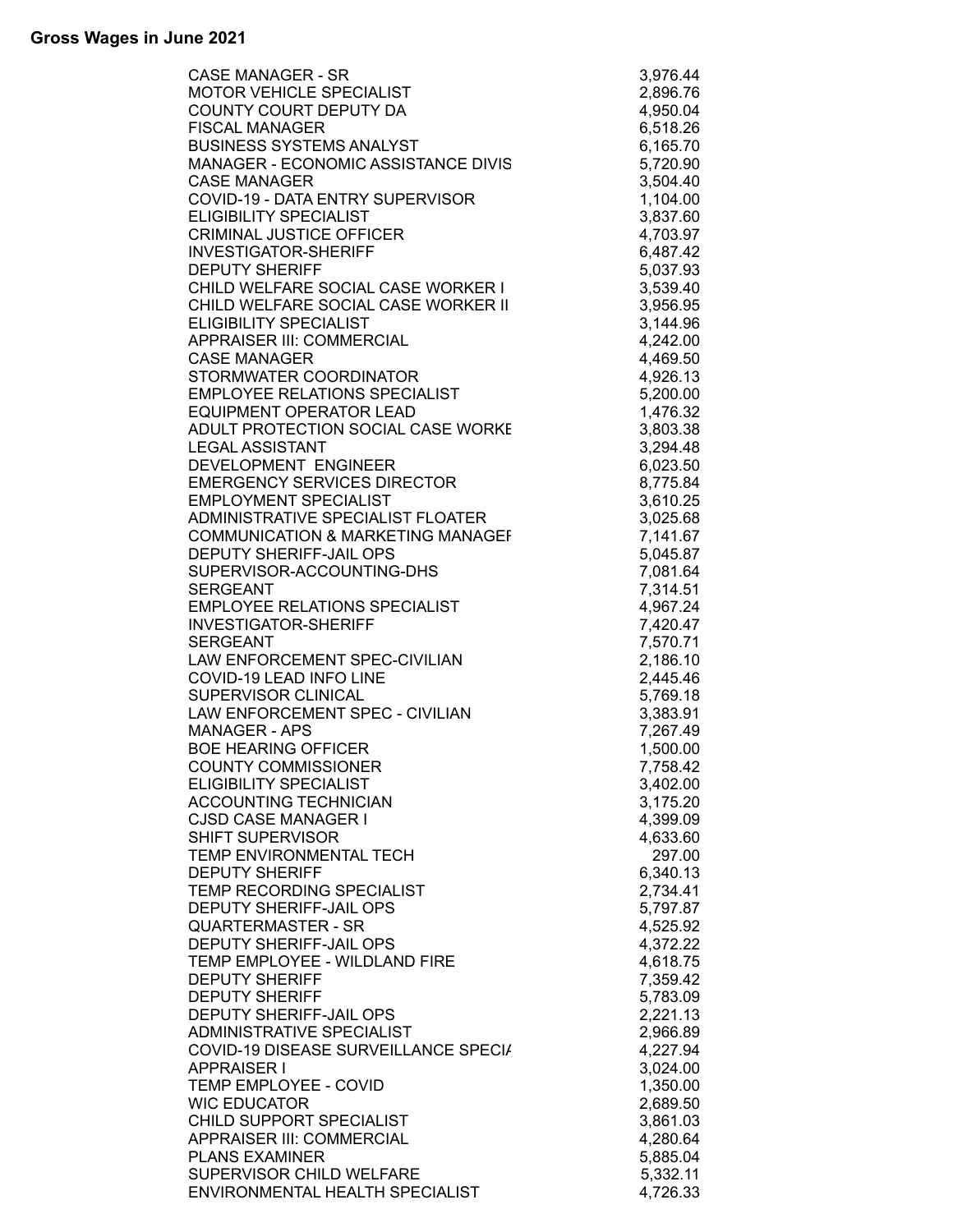| SUPERVISOR ASSESSOR ADMIN            | 5,226.00             |
|--------------------------------------|----------------------|
| <b>BUSINESS ANALYST - CLINIC</b>     | 4,538.11             |
| <b>INVESTIGATOR-SHERIFF</b>          | 8,133.96             |
| <b>EQUIPMENT OPERATOR III</b>        | 3,415.84             |
| <b>SHIFT SUPERVISOR</b>              | 4,994.13             |
| CHILD WELFARE SOCIAL CASE WORKER III | 4,245.35             |
| CHILD WELFARE SOCIAL CASE WORKER II  | 3,803.38             |
| <b>TRAILS COORDINATOR</b>            | 4,598.53             |
| TECHNICAL SUPPORT SPECIALIST         | 4,124.40             |
| <b>LAW ENFORCEMENT SPEC</b>          | 7,563.75             |
| COMMUNITY DEVELOPMENT DIRECTOR       | 9,277.13             |
| <b>PHYSICIAN</b>                     | 1,666.67             |
| CHILD WELFARE SOCIAL CASE WORKER II  | 3,728.82             |
| ADULT PROTECTION SOCIAL CASE WORKE   | 4,558.29             |
| <b>DEPUTY SHERIFF-JAIL OPS</b>       | 5,380.53             |
| <b>SERGEANT</b>                      | 8,019.07             |
| SR. CODE OFFICER                     | 3,689.60             |
| <b>SERGEANT</b><br><b>SERGEANT</b>   | 8,307.29             |
| <b>HR DIRECTOR</b>                   | 7,506.66             |
| ADMINISTRATIVE ASSISTANT             | 9,329.52<br>3,543.13 |
| TEMP EMPLOYEE - DA                   | 600.00               |
| <b>MAINTENANCE SUPERVISOR</b>        | 5,412.60             |
| COVID-19 CASE INVESTIGATOR MENTOR    | 2,709.19             |
| SUBSTANCE ABUSE COUNSELOR-CJSD       | 5,741.40             |
| TEMP EMPLOYEE- FAIR                  | 2,052.00             |
| PARALEGAL II                         | 4,937.52             |
| <b>ELIGIBILITY SPECIALIST</b>        | 3,682.42             |
| <b>DEPUTY SHERIFF</b>                | 6,785.91             |
| <b>DEPUTY SHERIFF</b>                | 7,973.61             |
| <b>DEPUTY SHERIFF</b>                | 5,286.32             |
| ASSISTANT COUNTY ATTORNEY II - CIVIL | 6,833.33             |
| SENIOR TRIAL DEPUTY DA II            | 9,611.64             |
| NURSE - NURSE FAMILY PARTNERSHIP     | 5,657.60             |
| CHILD SUPPORT SPECIALIST             | 3,767.42             |
| DEPUTY SHERIFF-JAIL OPS              | 5,804.58             |
| <b>EMPLOYMENT SPECIALIST</b>         | 3,371.75             |
| TEMP EMPLOYEE - COVID                | 1,905.00             |
| <b>FISCAL MANAGER</b>                | 6,450.21             |
| COMMUNITY RESOURCE SPECIALIST        | 3,876.34             |
| LAW ENFORCEMENT SPEC-CIVILIAN        | 3,095.70             |
| <b>CRIMINAL JUSTICE OFFICER</b>      | 3,842.37             |
| <b>CONTRACT SPECIALIST</b>           | 4,210.27             |
| ELIGIBILITY SPECIALIST               | 3,919.45             |
| COVID-19 RN                          | 3,877.88             |
| <b>EQUIPMENT OPERATOR II</b>         | 3,143.36             |
| COVID-19 INFO LINE                   | 2,278.08             |
| <b>DEPUTY SHERIFF-JAIL OPS</b>       | 4,850.93             |
| EARLY CHILDHOOD - MANAGER            | 6,109.58             |
| CHILD WELFARE SOCIAL CASE WORKER III | 4,011.44             |
| HAZARDOUS MATERIALS MANAGER          | 4,845.20             |
| FLEET MAINT R&D TECH II              | 3,566.64             |
| <b>EQUIPMENT OPERATOR II</b>         | 3,227.00             |
| ASSESSMENT ANALYST II                | 4,834.27             |
| <b>DEPUTY SHERIFF</b>                | 5,935.01             |
| DEPUTY SHERIFF-JAIL OPS              | 5,742.97             |
| DEPUTY SHERIFF-JAIL OPS              | 4,611.57             |
| <b>DEPUTY SHERIFF</b>                | 5,419.82             |
| TEMP EMPLOYEE - ON-CALL CJO          | 832.00               |
| <b>EQUIPMENT OPERATOR II</b>         | 2,950.40             |
| <b>ENGINEERING TECHNICIAN</b>        | 3,941.84             |
| <b>ELIGIBILITY SPECIALIST</b>        | 3,207.12             |
| COVID-19 CASE INVESTIGATOR           | 1,898.40             |
| <b>FINANCE DIRECTOR</b>              | 8,904.60             |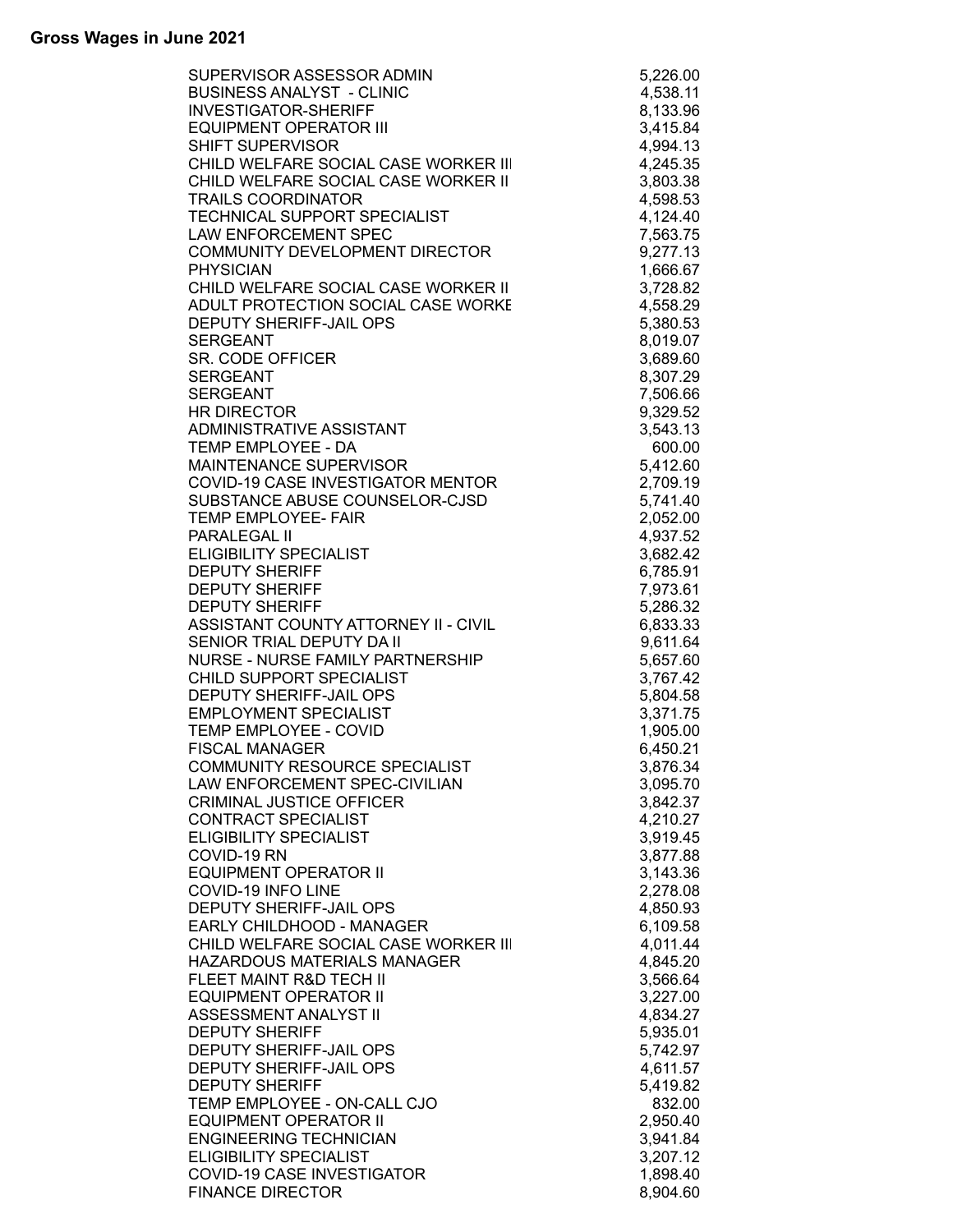| <b>INVESTIGATOR-SHERIFF</b>              | 6,377.64  |
|------------------------------------------|-----------|
| FORENSIC COMPUTER ANALYST - SWORN        | 6,966.28  |
| <b>CRIMINAL JUSTICE OFFICER</b>          | 4,024.60  |
| <b>TECHNICAL SUPPORT SPECIALIST II</b>   | 3,644.54  |
| <b>CASE MANAGER</b>                      | 3,609.68  |
| SENIOR TRIAL DEPUTY DA II                | 7,277.40  |
| COVID-19 LEAD CASE INVESTIGATOR          | 2,432.33  |
| CHILD WELFARE SOCIAL CASE WORKER I       | 3,799.40  |
| COVID-19 - VACCINATOR                    | 380.00    |
| <b>SERGEANT</b>                          | 7,314.51  |
| <b>DEPUTY SHERIFF</b>                    | 8,897.45  |
| ADMINISTRATIVE ASSISTANT                 | 3,229.20  |
| SENIOR TRIAL DEPUTY DA                   | 6,239.23  |
| TEMP EMPLOYEE - HEALTH                   | 1,074.57  |
| <b>ACCOUNTANT</b>                        | 3,686.28  |
| <b>APPRAISER IV</b>                      | 6,051.07  |
| REGIONAL DISEASE SURVEILLANCE SPEC       | 6,109.58  |
| <b>SERGEANT</b>                          | 7,442.61  |
| <b>TEMP - COVID EMT</b>                  | 193.60    |
| TEMP EMPLOYEE-BUILDING INTERN            | 50.00     |
| <b>ACCOUNTING TECHNICIAN</b>             | 257.46    |
| <b>CJSD CASE MANAGER I</b>               | 4,531.46  |
| SUBSTANCE ABUSE COUNSELOR-CJSD           | 5,502.89  |
| <b>MANAGER - CW</b>                      | 6,242.49  |
| DV COUNSELOR                             | 4,878.60  |
| RESIDENTIAL ELECTRICAL INSPECTOR         | 4,618.75  |
| <b>LIEUTENANT</b>                        | 8,500.26  |
| <b>EQUIPMENT OPERATOR II</b>             | 3,903.14  |
| <b>EQUIPMENT OPERATOR II</b>             | 4,979.58  |
| <b>PROJECT MANAGER II</b>                |           |
| ADMINISTRATIVE ASSISTANT                 | 6,719.29  |
|                                          | 3,084.48  |
| <b>EQUIPMENT OPERATOR II</b>             | 975.45    |
| ASSESSMENT CARTOGRAPHER-LEAD             | 4,798.08  |
| MOTOR VEHICLE SPECIALIST                 | 2,597.68  |
| CAREER DEVELOPMENT CASE MANAGER          | 3,452.60  |
| <b>ASSOCIATE PLANNER</b>                 | 4,350.13  |
| CAREER DEVELOPMENT CASE MANAGER          | 3,721.67  |
| DEPUTY SHERIFF-JAIL OPS                  | 5,872.08  |
| <b>LIEUTENANT</b>                        | 8,500.26  |
| DEPUTY SHERIFF-JAIL OPS                  | 5,814.36  |
| <b>SERGEANT</b>                          | 11,029.42 |
| MAIL SERVICES TECHNICIAN                 | 3,148.32  |
| <b>DEPUTY SHERIFF</b>                    | 7,240.67  |
| <b>DEPUTY SHERIFF-JAIL OPS</b>           | 5,380.53  |
| <b>SHIFT SUPERVISOR</b>                  | 4,102.25  |
| SENIOR TRIAL DEPUTY DA II                | 7,664.21  |
| SUPERVISOR - ELIGIBILITY                 | 4,585.98  |
| <b>COUNTY CLERK</b>                      | 7,723.42  |
| CHILD WELFARE SOCIAL CASE WORKER II      | 3,556.95  |
| <b>LEADWORKER - CLERICAL</b>             | 3,890.88  |
| <b>DEPUTY SHERIFF</b>                    | 7,082.05  |
| CHILD WELFARE SOCIAL CASE WORKER II      | 3,933.47  |
| <b>DEPUTY SHERIFF</b>                    | 6,072.59  |
| PERFORMANCE & ACCOUNTABILITY SPECI       | 4,107.66  |
| <b>EVENT COORDINATOR</b>                 | 3,623.76  |
| <b>REGIONAL EMERGENCY PREPAREDNESS (</b> | 4,985.40  |
| <b>DEPUTY SHERIFF-JAIL OPS</b>           | 4,850.93  |
| <b>EQUIPMENT OPERATOR II</b>             | 4,200.20  |
| <b>TRAFFIC MANAGER</b>                   | 5,796.82  |
| FLEET MAINT R&D TECH II                  | 4,460.83  |
| <b>MOTOR VEHICLE SPECIALIST</b>          | 2,871.13  |
| TEMP EMPLOYEE-FACILITIES                 | 2,696.25  |
| MEDICAL/LEGAL INVESTIGATOR               | 3,728.82  |
| <b>DEPUTY SHERIFF</b>                    | 4,894.40  |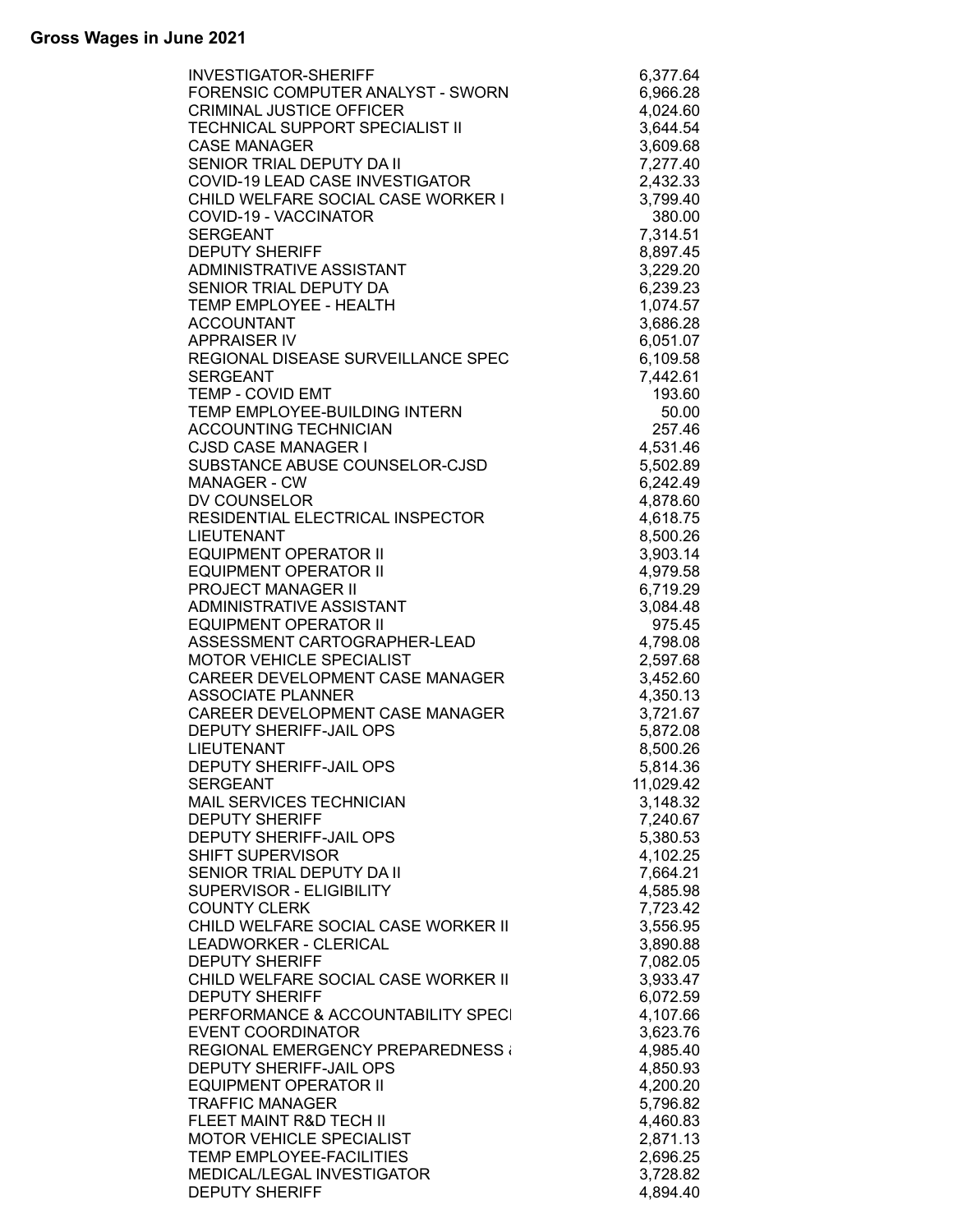| <b>ELIGIBILITY SPECIALIST</b>       | 3,420.00  |
|-------------------------------------|-----------|
| <b>COVID-19 VACCINATOR</b>          | 1,558.27  |
| DEPUTY SHERIFF - JAIL OPS           | 4,728.62  |
| <b>SERGEANT</b>                     | 7,557.08  |
| CHILD WELFARE SOCIAL CASE WORKER I  | 3,862.16  |
| <b>DEPUTY SHERIFF</b>               | 5,892.81  |
| <b>LAW ENFORCEMENT SPEC</b>         | 3,866.25  |
| ADMINISTRATIVE ASSISTANT            | 3,386.88  |
| ADMINISTRATIVE SPECIALIST           | 2,896.24  |
| <b>CRIMINAL JUSTICE SPECIALIST</b>  | 4,046.55  |
| SENIOR TRIAL DEPUTY DA              | 6,738.33  |
| <b>DEPUTY SHERIFF</b>               | 6,272.61  |
| ADMINISTRATIVE SPECIALIST-DA        | 1,360.00  |
| <b>DEPUTY SHERIFF</b>               | 7,445.52  |
| MAINTENANCE TECHNICIAN              | 3,295.12  |
| <b>GIS TECHNICIAN</b>               | 3,599.53  |
| PUBLIC AFFAIRS MANAGER              | 6,386.22  |
| <b>CHILD CARE SPECIALIST</b>        | 3,239.04  |
| <b>DEPUTY SHERIFF</b>               | 7,352.93  |
| <b>EQUIPMENT OPERATOR III</b>       | 4,122.43  |
| TREASURER & PUBLIC TRUSTEE TECHNIC  | 3,466.06  |
| TEMP EMPLOYEE - WILDLAND FIRE       | 1,062.50  |
| <b>TREASURER</b>                    | 8,800.09  |
| <b>DEPUTY SHERIFF-JAIL OPS</b>      | 6,043.87  |
| COVID-19 CASE INVESTIGATOR          | 1,032.26  |
| ASSISTANT COUNTY ATTORNEY II        | 6,967.81  |
| SENIOR COMMUNITY HEALTH PLANNER     | 4,950.06  |
| DEPUTY SHERIFF-JAIL OPS             | 4,728.61  |
| TEMP EMPLOYEE- ON CALL CJO          | 1,248.00  |
| ASSISTANT COUNTY ATTORNEY II        | 15,329.18 |
| <b>LANDFILL DIRECTOR</b>            | 6,763.92  |
| LAW ENFORCEMENT SPEC CIVILIAN       | 3,615.48  |
| CHILD WELFARE SOCIAL CASE WORKER I  | 3,634.40  |
| ENVIRONMENTAL SPECIALIST I          | 3,072.28  |
| SOCIAL CASE WORKER III              | 4,189.81  |
| <b>ACCOUNTING TECHNICIAN</b>        | 3,393.59  |
| DEPUTY SHERIFF - JAIL OPS           | 6,069.98  |
| <b>INVENTORY SPECIALIST</b>         | 3,028.60  |
| ADMINISTRATIVE COORDINATOR          | 3,071.04  |
| <b>BUDGET MANAGER</b>               | 7,298.55  |
| COVID-19 EPI LEAD-MENTOR            | 3,597.84  |
| <b>EQUIPMENT OPERATOR III</b>       | 3,548.96  |
| <b>DEPUTY SHERIFF</b>               | 6,443.31  |
| <b>DEPUTY SHERIFF</b>               | 6,264.17  |
| <b>TEMP - COVID EMT</b>             | 107.55    |
| CHILD WELFARE SOCIAL CASE WORKER II | 3,869.48  |
| TEMP EMPLOYEE - COVID               | 2,645.74  |
| <b>SERGEANT</b>                     | 7,314.51  |
| DISTRICT COURT DEPUTY DA            | 5,812.01  |
| <b>DEPUTY SHERIFF</b>               | 6,162.89  |
| <b>SHERIFF</b>                      | 10,816.44 |
| <b>EMERGENCY MANAGEMENT COORD</b>   | 6,966.36  |
| <b>COUNTY COMMISSIONER</b>          | 8,071.33  |
| A/S OFFICER                         | 3,608.63  |
| <b>CJSD CASE MANAGER I</b>          | 6,478.10  |
| <b>DISTRICT ATTORNEY</b>            | 16,071.25 |
| <b>ELIGIBILITY SPECIALIST</b>       | 3,249.00  |
| <b>SERVICE TECHNICIAN</b>           | 3,379.20  |
| <b>DEPUTY SHERIFF</b>               | 5,783.09  |
| <b>BUSINESS SYSTEMS ANALYST</b>     | 5,294.42  |
| <b>ELIGIBILITY SPECIALIST</b>       | 2,871.12  |
| TEMP ACCOUNTANT - CLERK & RECORDEF  | 3,986.67  |
| <b>ACCOUNTING ADMINISTRATOR</b>     | 4,451.20  |
| <b>TRAFFIC TECHNICIAN II</b>        | 3,873.21  |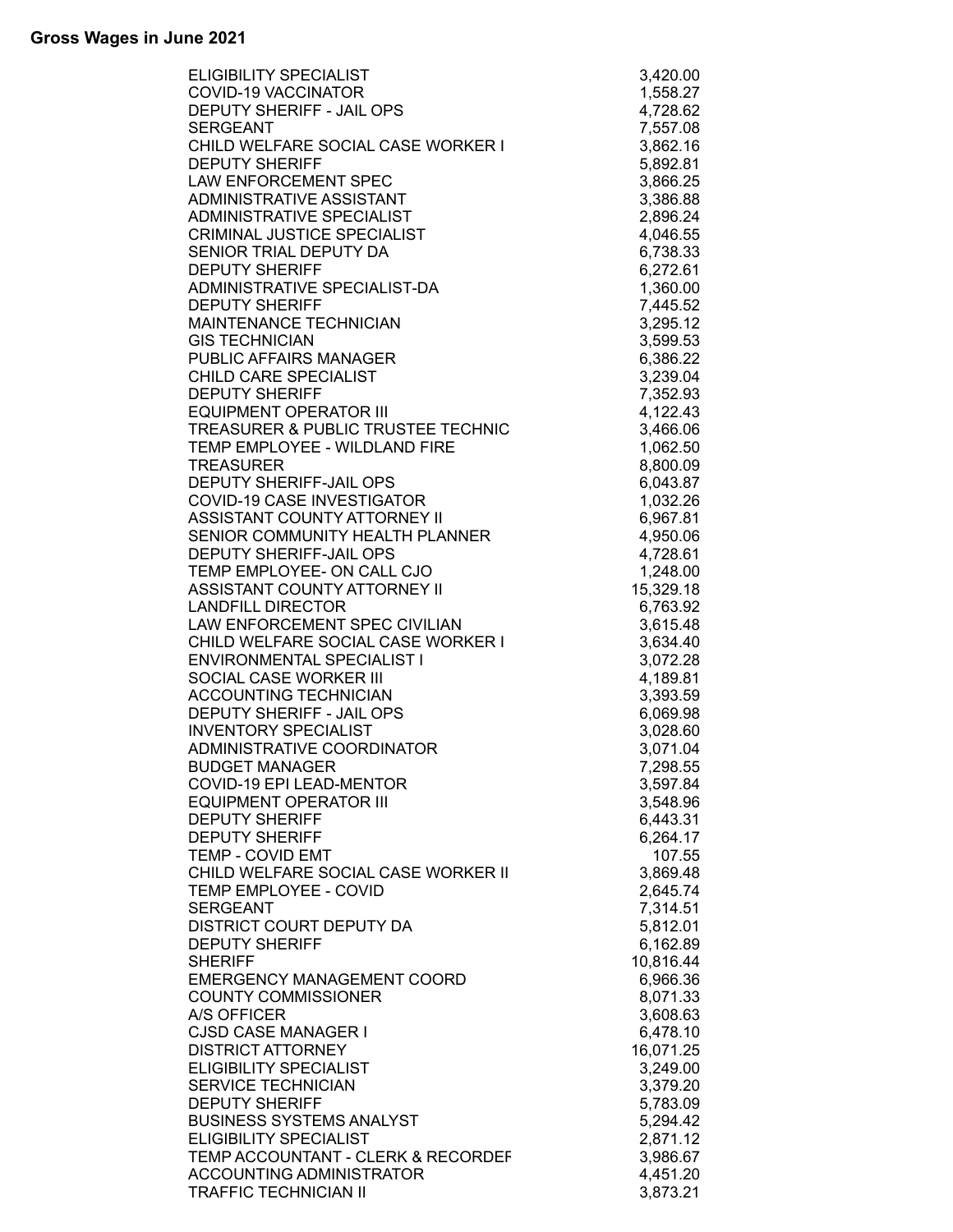| <b>TEMP EMPLOYEE - FAIR</b>          | 2,409.75  |
|--------------------------------------|-----------|
| <b>CASE SERVICES AIDE</b>            | 2,973.60  |
| <b>SR. ENGINEER</b>                  | 7,285.40  |
| <b>CLINICAL SERVICES MANAGER</b>     | 6,109.58  |
| TEMP EMPLOYEE - WILDLAND FIRE        | 1,056.25  |
| <b>DEPUTY SHERIFF</b>                | 7,542.83  |
| <b>CYBER SECURITY OFFICER</b>        | 7,274.60  |
| <b>DEPUTY SHERIFF-JAIL OPS</b>       | 4,224.26  |
| CHILD WELFARE SOCIAL CASE WORKER I   | 1,593.54  |
| <b>TRAFFIC TECHNICIAN II</b>         | 3,970.83  |
| <b>SR BUILDING INSPECTOR</b>         | 5,803.14  |
| CHIEF DEPUTY COUNTY ATTORNEY HUMAL   | 10,004.20 |
| <b>EQUIPMENT OPERATOR III</b>        | 2,384.91  |
| <b>WFC SUPERVISOR - CCAP</b>         | 5,349.04  |
| MEDICAL/LEGAL INVESTIGATOR           | 4,288.14  |
| HEALTH AND SAFETY COORDINATOR        | 4,593.76  |
| <b>CRIMINAL JUSTICE OFFICER</b>      | 3,642.40  |
| <b>VICTIM WITNESS SPECIALIST</b>     | 3,501.12  |
| <b>DEPUTY SHERIFF</b>                |           |
|                                      | 4,789.55  |
| <b>EQUIPMENT OPERATOR II</b>         | 3,070.24  |
| <b>CJSD CASE MANAGER II</b>          | 4,842.27  |
| ASSISTANT COUNTY ATTORNEY I          | 6,307.13  |
| <b>CREW MANAGER</b>                  | 4,250.40  |
| <b>ENGINEERING TECHNICIAN</b>        | 3,682.56  |
| TEMP EMPLOYEE- MOTOR VEHICLE SPECI   | 952.77    |
| <b>ELIGIBILITY SPECIALIST</b>        | 2,871.12  |
| ASSISTANT COUNTY ATTORNEY II         | 7,002.81  |
| APPRAISER II: REAL/PERSONAL          | 3,793.44  |
| <b>DEPUTY SHERIFF</b>                | 5,869.52  |
| MID-LEVEL PROVIDER                   | 6,556.05  |
| SENIOR TRIAL DEPUTY DA               | 6,738.33  |
| <b>ENV HEALTH SPECIALIST</b>         | 2,499.56  |
| CHIEF DEPUTY DA                      | 9,541.67  |
| DEPUTY SHERIFF - JAIL OPS            | 4,470.86  |
| <b>MOTOR VEHICLE SPECIALIST</b>      | 2,871.12  |
| CAREER DEVELOPMENT CASE MANAGER      | 3,452.60  |
| <b>TEMP - COVID EMT</b>              | 258.12    |
| <b>EQUIPMENT OPERATOR III</b>        | 3,583.96  |
| <b>DEPUTY SHERIFF</b>                | 6,188.21  |
| <b>DEPUTY SHERIFF</b>                | 5,777.03  |
| CHILD WELFARE SOCIAL CASE WORKER II  | 3,873.38  |
| SUPERVISOR-FRAUD & RECOVERY          | 5,452.91  |
| <b>DISTRICT COURT DEPUTY DA</b>      | 5,777.01  |
| <b>EQUIPMENT OPERATOR II</b>         | 2,950.40  |
| EMPLOYMENT SPECIALIST - JOB PROFILE  | 3,942.27  |
| <b>CAPTAIN</b>                       |           |
|                                      | 9,297.75  |
| LAW ENFORCEMENT SPEC-CIVILIAN        | 3,187.20  |
| <b>DEPUTY SHERIFF-JAIL OPS</b>       | 5,240.81  |
| <b>EQUIPMENT OPERATOR II</b>         | 3,343.69  |
| TEMP EMPLOYEE - COVID                | 1,400.00  |
| CHILD SUPPORT SPECIALIST             | 3,398.66  |
| CHILD SUPPORT SPECIALIST             | 3,773.49  |
| ADMINISTRATIVE SPECIALIST-DA         | 3,002.16  |
| <b>COMMUNITY HEALTH PLANNER</b>      | 6,596.75  |
| ADULT PROTECTION SOCIAL CASE WORKE   | 3,898.47  |
| ADMINISTRATIVE ASSISTANT             | 3,109.38  |
| <b>BUSINESS SYSTEMS ANALYST</b>      | 6,139.67  |
| CHILD SUPPORT SPECIALIST             | 4,298.40  |
| RECORDING SPECIALIST                 | 2,871.12  |
| <b>BUSINESS ANALYST - REGISTRAR</b>  | 4,454.66  |
| ADMINISTRATIVE SPECIALIST - RESOURCE | 2,814.00  |
| NURSE - NURSE FAMILY PARTNERSHIP     | 4,950.06  |
| <b>CAPTAIN</b>                       | 9,297.75  |
| <b>DEPUTY SHERIFF</b>                | 5,981.99  |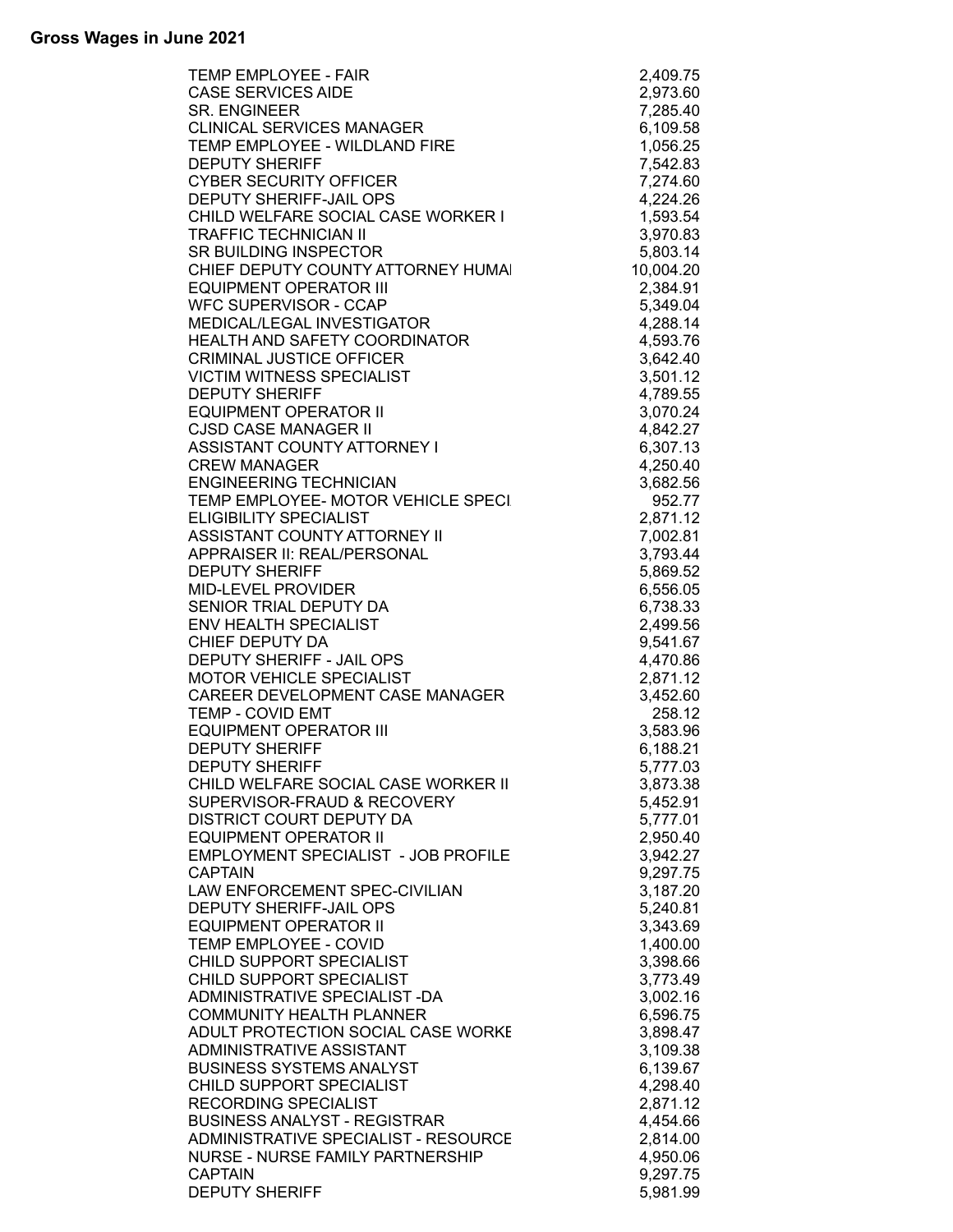| ASSESSMENT CARTOGRAPHER                     | 4,001.76  |
|---------------------------------------------|-----------|
| ADULT PROTECTION SOCIAL CASE WORKE          | 4,365.96  |
| <b>LIEUTENANT</b>                           | 8,500.19  |
| <b>CUSTOMER SERVICE SPECIALIST - CLINIC</b> | 3,266.59  |
| CHIEF DEPUTY DA                             |           |
|                                             | 10,734.08 |
| PROJECT MANAGER                             | 5,167.83  |
| SUPERVISOR CHILD WELFARE                    | 5,402.11  |
| SR. CODE OFFICER                            | 4,058.56  |
| SR MAINTENANCE TECHNICIAN                   | 3,348.24  |
| CHILD WELFARE SOCIAL CASE WORKER I          | 3,487.60  |
| SENIOR DISEASE SURVEILLANCE SPECIAL         |           |
|                                             | 6,080.56  |
| <b>ACCOUNTANT</b>                           | 3,976.44  |
| CASE MANAGER/CASE SERVICES AIDE             | 3,097.92  |
| ENVIRONMENTAL SPECIALIST III                | 4,247.08  |
| CHILD WELFARE SOCIAL CASE WORKER I          | 3,377.65  |
| <b>APPRAISER I</b>                          | 2,940.00  |
| ADMINISTRATIVE DIRECTOR - HEALTH            |           |
|                                             | 8,960.00  |
| <b>SHIFT SUPERVISOR</b>                     | 4,107.79  |
| <b>ELIGIBILITY SPECIALIST</b>               | 2,871.12  |
| SUPERVISOR CHILD WELFARE                    | 5,228.25  |
| SOCIAL CASE WORKER II                       | 3,763.82  |
| <b>DEPUTY SHERIFF</b>                       | 6,019.35  |
|                                             |           |
| <b>LIEUTENANT</b>                           | 8,500.26  |
| ADMINISTRATIVE ASSISTANT                    | 3,696.00  |
| CHILD SUPPORT SPECIALIST                    | 4,033.81  |
| <b>SERGEANT</b>                             | 7,314.51  |
| <b>DEPUTY SHERIFF</b>                       | 7,479.53  |
| SR. INVESTIGATOR - DA                       | 5,490.24  |
| <b>DEPUTY SHERIFF</b>                       | 5,884.37  |
|                                             |           |
| <b>DEPUTY SHERIFF</b>                       | 7,137.70  |
| SUPERVISOR - ELIGIBILITY                    | 4,507.36  |
| <b>TEMP - COVID EMT</b>                     | 435.58    |
| ELIGIBILITY SPECIALIST                      | 3,321.37  |
| FLEET MAINT R&D TECH II                     | 3,348.24  |
| DIRECTOR-CJSD                               | 10,254.74 |
| <b>PLANNER I</b>                            |           |
|                                             | 4,327.65  |
| SUPERVISOR CHILD WELFARE                    | 5,423.25  |
| TEMP EMPLOYEE - WEED & PEST                 | 1,240.00  |
| DEPUTY SHERIFF-JAIL OPS                     | 4,611.57  |
| SENIOR MANAGING ANALYST                     | 6,304.13  |
| DEPUTY SHERIFF - JAIL OPS                   | 4,974.06  |
| PARENTING TIME SPECIALIST                   | 3,790.19  |
|                                             |           |
| <b>DEPUTY SHERIFF</b>                       | 5,286.32  |
| ADMINISTRATIVE ASSISTANT                    | 3,603.60  |
| <b>CLINICAL DIRECTOR</b>                    | 8,553.67  |
| <b>QUALITY ASSURANCE SPECIALIST</b>         | 3,097.92  |
| <b>NETWORK ADMINISTRATOR</b>                | 6,413.95  |
| <b>SERGEANT</b>                             | 7,666.79  |
| <b>EQUIPMENT OPERATOR II</b>                | 3,009.44  |
|                                             |           |
| <b>CASE MANAGER - SR</b>                    | 4,214.51  |
| <b>DEPUTY SHERIFF</b>                       | 5,783.09  |
| SR. INVESTIGATOR - DA                       | 5,475.66  |
| <b>INFORMATION &amp; COMM MGR-SO</b>        | 5,746.15  |
| TEMP EMPLOYEE - WILDLAND FIRE               | 281.25    |
| COVID-19 CASE INVESTIGATOR                  | 110.74    |
| <b>BUDGET MANAGER</b>                       |           |
|                                             | 1,928.00  |
| <b>EQUIPMENT OPERATOR II</b>                | 3,603.68  |
| <b>CRIMINAL JUSTICE OFFICER</b>             | 3,629.62  |
| <b>SURVEYOR</b>                             | 3,584.42  |
| <b>ELIGIBILITY SPECIALIST</b>               | 6,313.29  |
| EARLY CHILDHOOD QUALITY IMPROVEMEN          | 4,258.80  |
| <b>DEPUTY SHERIFF-JAIL OPS</b>              | 5,988.08  |
| TEMP- SOCIAL CASE WORKER                    |           |
|                                             | 510.17    |
| <b>EQUIPMENT OPERATOR III</b>               | 4,002.52  |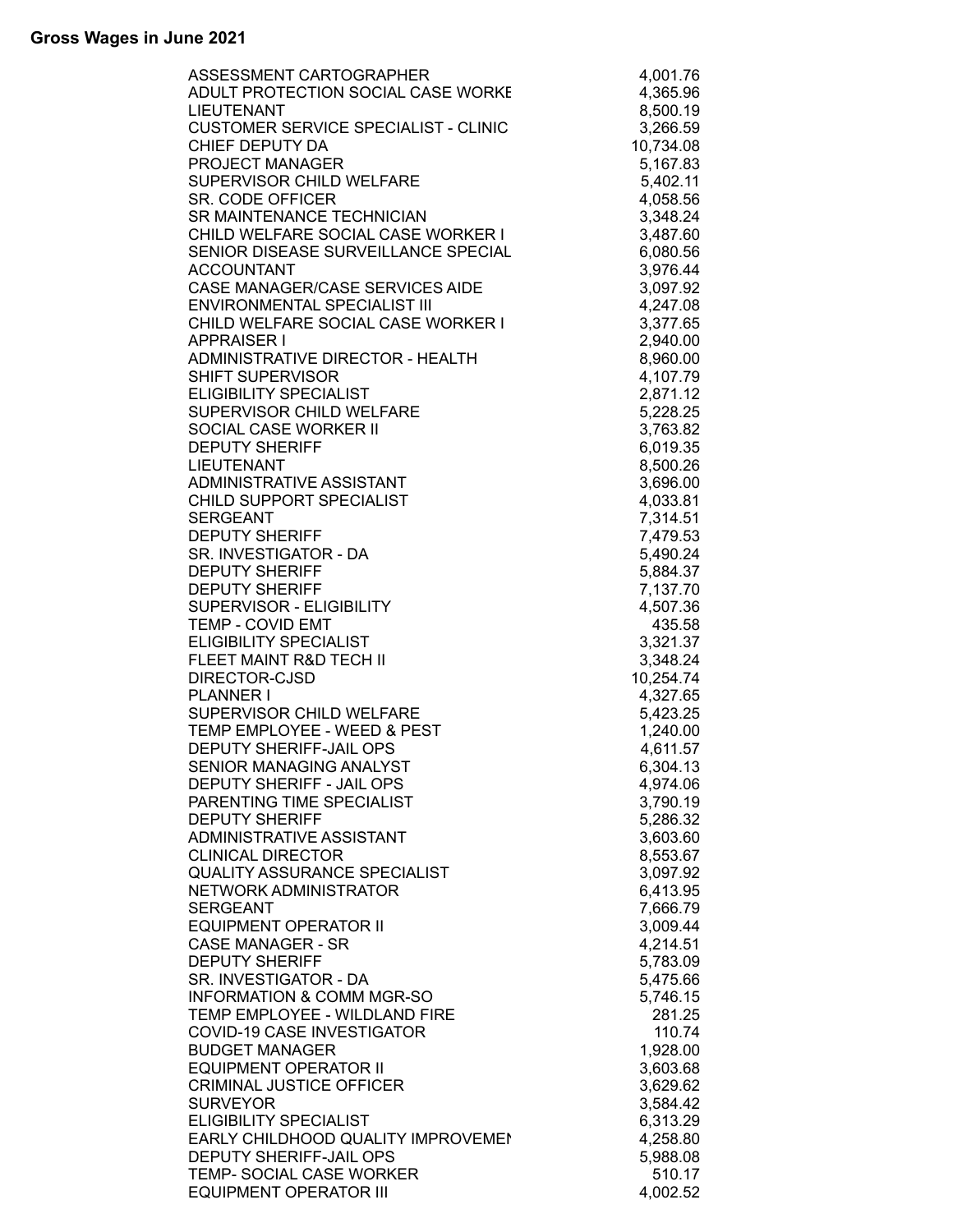| <b>COMPTROLLER</b>                                                    | 6,793.54             |
|-----------------------------------------------------------------------|----------------------|
| ELECTION JUDGE - TEMP                                                 | 400.40               |
| CHILD WELFARE SOCIAL CASE WORKER I                                    | 3,539.40             |
| <b>ELIGIBILITY SPECIALIST</b>                                         | 3,148.32             |
| MOTOR VEHICLE SPECIALIST                                              | 1,093.76             |
| SR MAINTENANCE TECHNICIAN                                             | 3,524.18             |
| <b>ELIGIBILITY SPECIALIST</b>                                         | 3,239.04             |
| TRANSFER STATION ATTENDANT                                            | 2,237.77             |
| <b>SERVICE TECHNICIAN</b>                                             | 3,095.40             |
| <b>DIRECTOR-SS &amp; EMP</b>                                          | 8,268.43             |
| ADMINISTRATIVE SPECIALIST                                             | 2,966.88             |
| <b>DEPUTY SHERIFF</b>                                                 | 5,517.77             |
| <b>ASSISTANT DA</b>                                                   | 14,437.33            |
| <b>DEPUTY SHERIFF</b>                                                 | 6,053.16             |
| <b>EPIDEMIOLOGIST II</b>                                              | 2,483.01             |
| ADMINISTRATIVE SPECIALIST                                             | 2,825.60             |
| LAW ENFORCEMENT SPEC-CIVILIAN                                         | 3,386.40             |
| <b>SUPPORT SPECIALIST</b>                                             | 4,787.72             |
| <b>DEPUTY SHERIFF</b>                                                 | 6,473.83             |
| <b>MOTOR VEHICLE SPECIALIST</b>                                       | 2,894.62             |
| TEMP EMPLOYEE- COVID NURSING SITE S                                   | 1,470.00             |
| <b>ELECTION SPECIALIST</b>                                            | 2,751.49             |
| <b>OPERATIONS SUPPORT MANAGER</b>                                     | 6,539.87             |
| CHILD WELFARE SOCIAL CASE WORKER I                                    | 3,504.40             |
| <b>GED ASSISTANT</b>                                                  | 1,332.98             |
| <b>ELIGIBILITY SPECIALIST</b>                                         | 3,002.19             |
| MOTOR VEHICLES SITE SUPERVISOR                                        | 3,896.53             |
| <b>EQUIPMENT OPERATOR II</b>                                          | 4,259.00             |
| <b>ENGINEERING TECHNICIAN</b>                                         | 3,744.72             |
| MAINTENANCE SUPERVISOR                                                | 4,631.76             |
| <b>FAMILY COACH</b>                                                   | 3,433.64             |
| NURSE - NURSE FAMILY PARTNERSHIP                                      | 5,304.00             |
| SR. BENEFITS ADMINISTRATOR                                            | 5,546.67             |
| PARALEGAL                                                             | 3,675.84             |
| <b>CASE SERVICES AIDE</b>                                             | 2,928.24             |
| <b>ELIGIBILITY SPECIALIST</b>                                         | 3,306.24             |
| ADMINISTRATIVE SPECIALIST-DA                                          | 2,445.68             |
| CHILD WELFARE SOCIAL CASE WORKER II                                   | 4,393.69             |
| <b>RISK ADMINISTRATOR</b>                                             | 5,293.60             |
| <b>ELIGIBILITY SPECIALIST</b>                                         | 2,023.03             |
| SUPERVISOR CHILD WELFARE                                              | 5,002.24             |
| CHIEF DEPUTY DA                                                       | 11,317.42            |
| <b>FAMILY THERAPIST</b>                                               | 4,435.35             |
| <b>CRIMINAL JUSTICE OFFICER</b><br><b>DEPUTY SHERIFF</b>              | 2,348.00             |
| CHILD SUPPORT SPECIALIST                                              | 7,173.65             |
| FORENSIC COMPUTER ANALYST                                             | 3,638.88             |
|                                                                       | 4,666.10             |
| HEALTH PROMOTION SPECIALIST CHILD C.<br><b>ELIGIBILITY SPECIALIST</b> | 4,517.07<br>3,558.62 |
| DIRECTOR OF SUPPORT SERVICES                                          | 8,241.25             |
| DATA ANALYST                                                          | 4,967.24             |
| COVID-19 CASE INVESTIGATOR                                            | 2,541.10             |
| <b>EQUIPMENT OPERATOR III</b>                                         | 3,317.60             |
| APPRAISER II: REAL/PERSONAL                                           | 3,786.72             |
| <b>CJSD CASE MANAGER I</b>                                            | 4,020.25             |
| MANAGER - CW                                                          | 6,213.64             |
| <b>COVID-19 SAMPLING SITE</b>                                         | 2,570.00             |
| COVID-19 EPI LEAD-MENTOR                                              | 2,649.90             |
| <b>MANAGING PARALEGAL</b>                                             | 4,452.40             |
| CHILD WELFARE SOCIAL CASE WORKER II                                   | 3,933.47             |
| <b>ENGINEERING TECHNICIAN</b>                                         | 4,045.82             |
| ADULT PROTECTION SOCIAL CASE WORKE                                    | 3,728.82             |
| ELECTIONS MANAGER - FRONT OFFICE                                      | 4,583.33             |
| <b>EQUIPMENT OPERATOR LEAD</b>                                        | 3,868.63             |